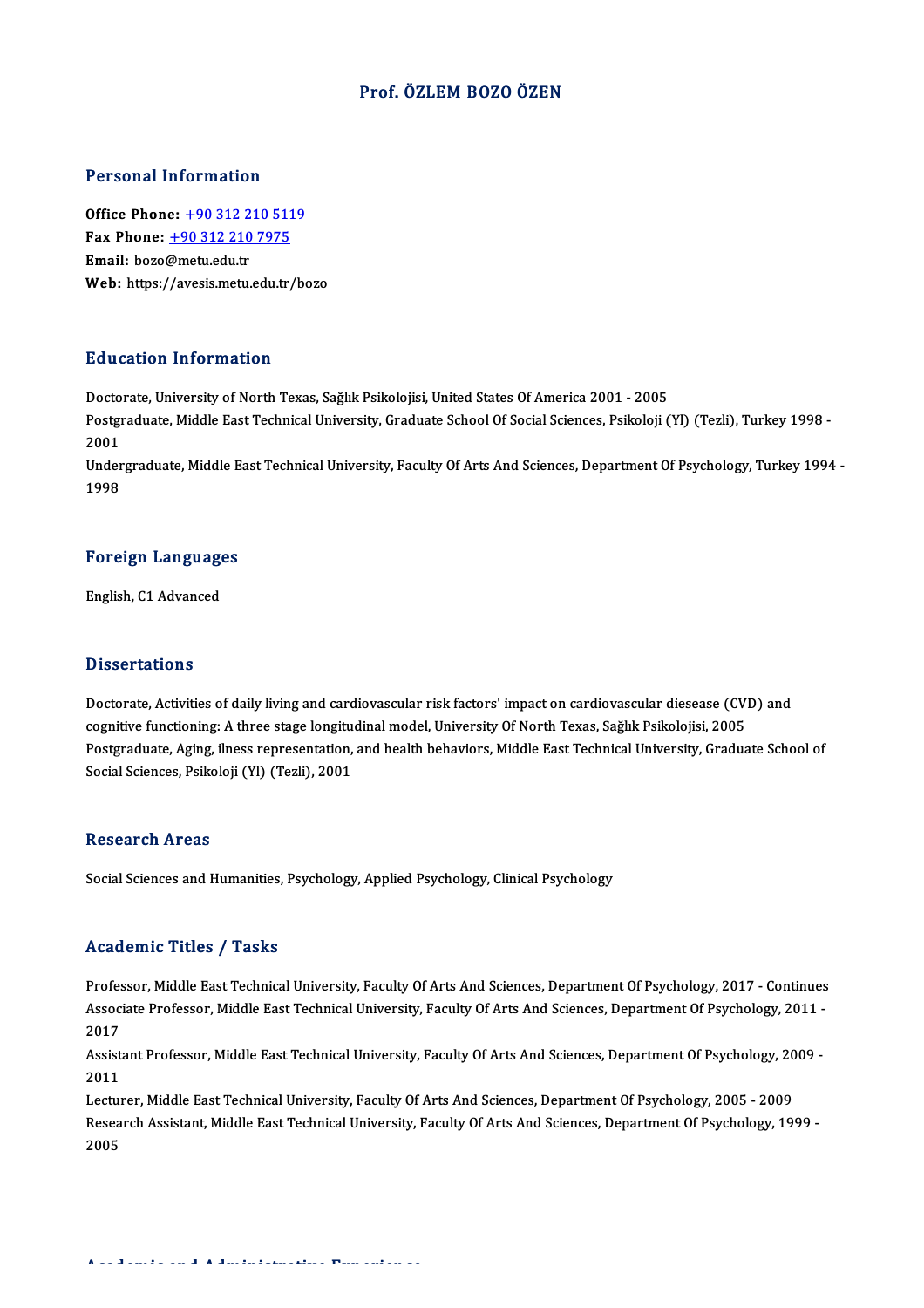#### Academic and Administrative Experience

A**cademic and Administrative Experience**<br>Rektörlük Akademik Teşvik Değerlendirme Komisyonu Üyesi, Middle East Technical University, Faculty of Arts and<br>Ssiances Department of Peychology, 2019, 2019 Sciences, Departmentofactiv o Enportof<br>Rektörlük Akademik Teşvik Değerlendirme Komisy<br>Sciences, Department of Psychology, 2019 - 2019<br>Middle Fest Teshnisel University, Fesulty of Arts at Rektörlük Akademik Teşvik Değerlendirme Komisyonu Üyesi, Middle East Technical University, Faculty<br>Sciences, Department of Psychology, 2019 - 2019<br>Middle East Technical University, Faculty of Arts and Sciences, Department Middle East Technical University, Faculty of Arts and Sciences, Department of Psychology, 2006 - 2006<br>Courses

Applied Health Psychology, Undergraduate, 2019 - 2020 INDEPENDENTSTUDY,Doctorate,2017 -2018,2019 -2020 Applied Health Psychology, Undergraduate, 2019 - 2020<br>INDEPENDENT STUDY, Doctorate, 2017 - 2018, 2019 - 2020<br>INTRO.TO PSYCHOLOGY II, Undergraduate, 2017 - 2018, 2018 - 2019, 2019 - 2020<br>Tenics in Clinical Bayshology, Under Topics in Clinical Psychology, Undergraduate, 2018 - 2019<br>HEALTH PSYCHOLOGY, Undergraduate, 2018 - 2019, 2019 - 2020 INTRO.TO PSYCHOLOGY II, Undergraduate, 2017 - 2018, 2018 - 20<br>Topics in Clinical Psychology, Undergraduate, 2018 - 2019<br>HEALTH PSYCHOLOGY, Undergraduate, 2018 - 2019, 2019 - 2020<br>INTRO TO PSYCHOLOGY L Undergraduate, 2019, INTRO.TOPSYCHOLOGYI,Undergraduate,2018 -2019,2019 -2020

#### Advising Theses

Advising Theses<br>Bozo Özen Ö., Mediating role of emotion regulation in age and life satisfaction/affect relations: Socioemotional selectivity<br>theory perspective Decterate C UZUN(Student), 2021 theory perspective, Doctorate, G.UZUN(Student), 2021<br>Bozo Özen Ö., The impact of perceived relative deprivation on health-related outcomes: Mediating roles of locus of Bozo Özen Ö., Mediating role of emotion regulation in age and life satisfaction/affect relations: Socioemotional selectiony perspective, Doctorate, G.UZUN(Student), 2021<br>Bozo Özen Ö., The impact of perceived relative depri

control and length of unemployment & moderating roles of dispositional optimism and perceived social support, Postgraduate, İ.BERNA(Student),2021 control and length of unemployment & moderating roles of dispositional optimism and perceived social support,<br>Postgraduate, İ.BERNA(Student), 2021<br>Bozo Özen Ö., THE RELATIONS AMONG GENERATIVITY, MEANING IN LIFE AND DEPRESS

Postgraduate, İ.BERNA(Student), 2021<br>Bozo Özen Ö., THE RELATIONS AMONG GENERATIVITY, MEANING IN LIFE<br>ELDERLIES: A MEDIATION MODEL, Postgraduate, A.ARAS(Student), 2020<br>Bozo Özen Ö. Effecte of shame and self forgiveness on m Bozo Özen Ö., THE RELATIONS AMONG GENERATIVITY, MEANING IN LIFE AND DEPRESSIVE SYMPTOMS IN T<br>ELDERLIES: A MEDIATION MODEL, Postgraduate, A.ARAS(Student), 2020<br>Bozo Özen Ö., Effects of shame and self-forgiveness on mental h

ELDERLIES: A MEDIATION MODEL, Postgraduate, A.ARAS(Student), 2020<br>Bozo Özen Ö., Effects of shame and self-forgiveness on mental health of gay men in Turkey: A minority stress<br>perspective, Postgraduate, B.CAN(Student), 2020

BozoÖzenÖ.,EFFECTSOFNEUROTICISMANDCAREGIVERBURDENONCAREGIVERS'DEPRESSIVESYMPTOMSAND perspective, Postgraduate, B.CAN(Student), 2020<br>Bozo Özen Ö., EFFECTS OF NEUROTICISM AND CAREGIVER BURDEN ON CAREGIVERS'DEPRESSIVE SYMPTON<br>WELL-BEING: MODERATING ROLE OFDISPOSITIONAL MINDFULNESS, Postgraduate, B.KÖSE(Stude Bozo Özen Ö., EFFECTS OF NEUROTICISM AND CAREGIVER BURDEN ON CAREGIVERS'DEPRESSIVE SYMPTOMS AND<br>WELL-BEING: MODERATING ROLE OFDISPOSITIONAL MINDFULNESS, Postgraduate, B.KÖSE(Student), 2019<br>Bozo Özen Ö., A helix of anxiety: WELL-BEING: MODERATING ROLE (<br>Bozo Özen Ö., A helix of anxiety: A q<br>Doctorate, B.PINAR(Student), 2019<br>BOZO ÖZEN Ö. Effecte of neuverisien Bozo Özen Ö., A helix of anxiety: A qualitative analysis of the personal experiences of individuals with health anxi<br>Doctorate, B.PINAR(Student), 2019<br>BOZO ÖZEN Ö., Effects of neuroticism and caregiver burden on caregivers

Doctorate, B.PINAR(Student), 2019<br>BOZO ÖZEN Ö., Effects of neuroticism and caregiver burden on caregivers' depressiv<br>moderating role of dispositional mindfulness, Postgraduate, B.Köse(Student), 2019<br>Bozo Özen Ö. EEEECT OF BOZO ÖZEN Ö., Effects of neuroticism and caregiver burden on caregivers' depressive symptoms and well-bein<br>moderating role of dispositional mindfulness, Postgraduate, B.Köse(Student), 2019<br>Bozo Özen Ö., EFFECT OF ACCEPTING

moderating role of dispositional mindfulness, Postgraduate, B.Köse(Student), 2019<br>Bozo Özen Ö., EFFECT OF ACCEPTING THE PAST ON FINDING A MEANING IN LIFE AMONG TURKISH OLD AGE<br>INDIVIDUALS; MODERATING ROLE OF PERCEIVED SOCI Bozo Özen Ö., EFFECT OF ACCEPTING THE PAST ON FINDING A MEANING IN LIFE AMONG TURKISH OLD AGE<br>INDIVIDUALS; MODERATING ROLE OF PERCEIVED SOCIAL SUPPORT, Postgraduate, D.CEMRE(Student), 2019<br>Bozo Özen Ö., Exploring implicit INDIVIDUALS; MODERATING ROLE (<br>Bozo Özen Ö., Exploring implicit proc<br>Doctorate, B.CİHAN(Student), 2019<br>BOZO ÖZEN Ö., Prodistora of matarı Bozo Özen Ö., Exploring implicit processes in adult psychotherapy through micro analysis of nonverbal synchrony,<br>Doctorate, B.CİHAN(Student), 2019<br>BOZO ÖZEN Ö., Predictors of maternal prenatal attachment and pregnancy adap

Doctorate, B.CİHAN(Student), 2019<br>BOZO ÖZEN Ö., Predictors of maternal prenatal attachment and pregnancy adaptation in<br>reproductive techniques: A mixed method study, Doctorate, Z.TÖRENLİ(Student), 2018<br>BOZO ÖZEN Ö., Evplan BOZO ÖZEN Ö., Predictors of maternal prenatal attachment and pregnancy adaptation in women conceived via assisted<br>reproductive techniques: A mixed method study, Doctorate, Z.TÖRENLİ(Student), 2018<br>BOZO ÖZEN Ö., Exploring m

reproductive techniques: A mixed method study, Doctorate, Z.TÖRENLİ(Student), 2018<br>BOZO ÖZEN Ö., Exploring men's body image concerns and predisposing factors for mus<br>of Self-Determination Theory, Doctorate, K.SELVİ(Student BOZO ÖZEN Ö., Exploring men's body image concerns and predisposing factors for muscle dysmorphia in the framework

of Self-Determination Theory, Doctorate, K.SELVİ(Student), 2018<br>BOZO ÖZEN Ö., An interpretative phenomenological analysis of meaning-making of infertility among infertile Turkis<br>women: Developing and testing the effectiven BOZO ÖZEN Ö., An interpre<br>women: Developing and te<br>Y.ŞİMŞEK(Student), 2018<br>POZO ÖZEN Ö. An ovnorin women: Developing and testing the effectiveness of an online intervention program in meaning-making, Doctorate,<br>Y.ŞİMŞEK(Student), 2018

Y.ŞİMŞEK(Student), 2018<br>BOZO ÖZEN Ö., An experimental study on women to understand negative mood, appearance anxiety, body<br>dissatisfaction, and body shame considering adlerian theory and objectification theory, Doctorate, BOZO ÖZEN Ö., An experimental study on women to understand negative mood, appearance anxiety, body dissatisfaction, and body shame considering adlerian theory and objectification theory, Doctorate, T.YILM/<br>2017 dissatisfaction, and body shame considering adlerian theory and objectification theory, Doctorate, T.YILMAZ(Student)<br>2017<br>BOZO ÖZEN Ö., How do women experience fibromyalgia in family context?, Postgraduate, F.YOĞAN(Student

2017<br>BOZO ÖZEN Ö., How do women experience fibromyalgia in family context?, Postgraduate, F.YOĞAN(Student), 2<br>BOZO ÖZEN Ö., Intrinsic religiosity and spiritual well-being as moderators of the relation between wisdom and<br>PS BOZO ÖZEN Ö., How do women experience fibromyalgia in family context?, Po<br>BOZO ÖZEN Ö., Intrinsic religiosity and spiritual well-being as moderators of t<br>psychological well-being in elderly, Postgraduate, N.BORHAN(Student) BOZO ÖZEN Ö., Intrinsic religiosity and spiritual well-being as moderators of the relation between wisdom and<br>psychological well-being in elderly, Postgraduate, N.BORHAN(Student), 2017<br>BOZO ÖZEN Ö., Countertransference man

psychological well-being in elderly, Postgraduate, N.BORHAN(Stu<br>BOZO ÖZEN Ö., Countertransference manifestations to chronically<br>anxiety and health behaviors, Doctorate, Y.SÜSEN(Student), 2017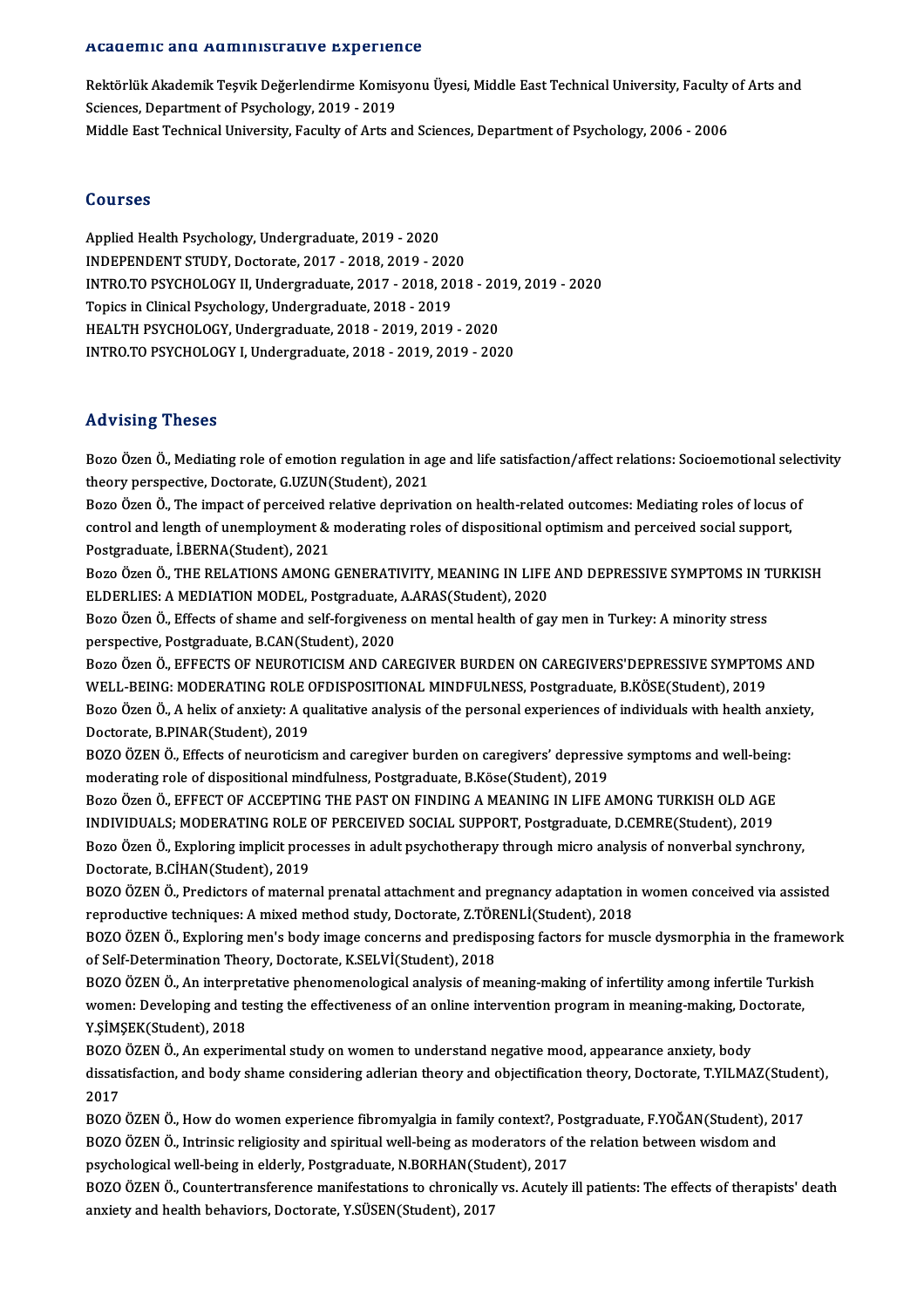BOZO ÖZEN Ö., Countertransference manifestations to chronically vs. acutely ill patients: the effects of therapists' death<br>anviety and bealth behaviors. Dectante, Y Süsen(Student), 2017 BOZO ÖZEN Ö., Countertransference manifestations to chronically<br>anxiety and health behaviors, Doctorate, Y.Süsen(Student), 2017<br>POZO ÖZEN Ö. The relations among personality traits, emotional. BOZO ÖZEN Ö., Countertransference manifestations to chronically vs. acutely ill patients: the effects of therapists' deat<br>anxiety and health behaviors, Doctorate, Y.Süsen(Student), 2017<br>BOZO ÖZEN Ö., The relations among pe

anxiety and health behaviors, Doctorate, Y.Süsen(Student), 2017<br>BOZO ÖZEN Ö., The relations among personality traits, emotional expression, quality of life and romantic relationship<br>satisfaction of migraine patients: An em BOZO ÖZEN Ö., The relations among personality traits, emotional expression, quality of life and romantic relationship<br>satisfaction of migraine patients: An emotional expression group therapy practice, Doctorate, P.KAYA(Stu satisfaction of migraine patients: An emotional expression group therapy practice, D<br>BOZO ÖZEN Ö., The association of activities of daily living with quality of life and life<br>population: The mediating role of loneliness, P BOZO ÖZEN Ö., The association of activities of daily living with quality of life and life satisfaction among Turkish eld<br>population: The mediating role of loneliness, Postgraduate, G.UZUN(Student), 2016<br>BOZO ÖZEN Ö., Careg

population: The mediating role of loneliness, Postgraduate, G.UZUN(Student), 2016<br>BOZO ÖZEN Ö., Caregiver parents of children with autism spectrum disorder: Need assessment, model testing, ar<br>intervention studies, Postgrad BOZO ÖZEN Ö., Caregiver parents of children with autism spectrum disorder: Need assessment, model testing, and

satisfaction relations in fibromyalgia patients?, Postgraduate, M.DENİZCİ(Student), 2015 BOZO ÖZEN Ö., Does emotional expressivity moderate pain severity / personality traits and depression /marital<br>satisfaction relations in fibromyalgia patients?, Postgraduate, M.DENİZCİ(Student), 2015<br>BOZO ÖZEN Ö., The relat

satisfaction relations in fibromyalgia patients?, Postgraduate, M.DENİZCİ(Student), 2015<br>BOZO ÖZEN Ö., The relations among attachment styles, emotion regulation strategies, death attitudes, and health<br>promoting behaviors: BOZO ÖZEN Ö., The relations among attachment styles, emotion regulation strategies, death attitudes, and health<br>promoting behaviors: Extreme sports participants vs. non-participants, Doctorate, E.BEKAROĞLU(Student), 2015<br>B promoting behaviors: Extre<br>BOZO ÖZEN Ö., Autotelic pe<br>O.FERHAT(Student), 2015<br>POZO ÖZEN Ö., The predicti BOZO ÖZEN Ö., Autotelic personality: Links with flow propensity, personal strengths, and psychopathology, Doctor<br>O.FERHAT(Student), 2015<br>BOZO ÖZEN Ö., The predictive roles of perceived social support, early maladaptive sch

O.FERHAT(Student), 2015<br>BOZO ÖZEN Ö., The predictive roles of perceived social support, early maladaptive schemas, parenting styles, and<br>schema coping processes in well-being and burnout levels of primary caregivers of dem BOZO ÖZEN Ö., The predictive roles of perceived social support, early maladaptive schemas, parenting styles, and<br>schema coping processes in well-being and burnout levels of primary caregivers of dementia patients, Postgrad schema coping processes in well-being and burnout levels of primary caregivers of dementia patients<br>E.AYRANCI(Student), 2015<br>BOZO ÖZEN Ö., Examination of the coping processes of caregivers of children with cancer, Doctorat

BOZO ÖZEN Ö., Examination of the coping processes of caregivers of children with cancer, Doctorate, D.DEMİRTEPE(Student), 2013

BOZO ÖZEN Ö., Examination of the coping processes of caregivers of children with cancer, Doctorate,<br>D.DEMİRTEPE(Student), 2013<br>BOZO ÖZEN Ö., The effects of mortality salience and body-related social norms on attitudes towa D.DEMİRTEPE(Student), 2013<br>BOZO ÖZEN Ö., The effects of mortality salience and body-related social norms of<br>management health model perspective, Postgraduate, B.CİHAN(Student), 2013<br>BOZO ÖZEN Ö., Buminative processes as a BOZO ÖZEN Ö., The effects of mortality salience and body-related social norms on attitudes towards diet pills: A terror<br>management health model perspective, Postgraduate, B.CİHAN(Student), 2013<br>BOZO ÖZEN Ö., Ruminative pro

management health model perspective, Postgrad<br>BOZO ÖZEN Ö., Ruminative processes as a unifyir<br>cascades, Postgraduate, E.TUNA(Student), 2012<br>POZO ÖZEN Ö., Psychososial sarrelates of breast BOZO ÖZEN Ö., Ruminative processes as a unifying function of dysregulated behaviors: An exploration of the emotional<br>cascades, Postgraduate, E.TUNA(Student), 2012<br>BOZO ÖZEN Ö., Psychosocial correlates of breast self examin

cascad<br>BOZO<br>2012<br>BOZO BOZO ÖZEN Ö., Psychosocial correlates of breast self examination and mammography, Postgraduate, T.YILMAZ(Stude<br>2012<br>BOZO ÖZEN Ö., The mediating role of coping strategies in the basic personality traits - PTG and locus of c

2012<br>BOZO ÖZEN Ö., The mediating role of coping strategies in the basic personality<br>relationships in breast cancer patients, Postgraduate, N.Önder(Student), 2012<br>POZO ÖZEN Ö., The mediating rela of coping strategies in the BOZO ÖZEN Ö., The mediating role of coping strategies in the basic personality traits - PTG and locus of control - l<br>relationships in breast cancer patients, Postgraduate, N.Önder(Student), 2012<br>BOZO ÖZEN Ö., The mediating

relationships in breast cancer patients, Postgraduate, N.Önder(Student), 2012<br>BOZO ÖZEN Ö., The mediating role of coping strategies in the basic personality traits ptg and locus of control ptg<br>relationships in breast cance BOZO ÖZEN Ö., The mediating role of coping strategies in the basic personality traits ptg and locus of control ptg<br>relationships in breast cancer patients, Postgraduate, N.ÖNDER(Student), 2012<br>BOZO ÖZEN Ö., The effects of

relationships in breast cancer patients, Postgraduate, N.ÖNDER(Student), 2012<br>BOZO ÖZEN Ö., The effects of relationship commitment and gender on death-anx<br>terror management theory perspective, Postgraduate, B.DALDA(Student BOZO ÖZEN Ö., The effects of relationship commitment and gender on death-anxiety among Turkish young adults: A<br>terror management theory perspective, Postgraduate, B.DALDA(Student), 2011<br>BOZO ÖZEN Ö., The effects of relatio

terror management theory perspective, Postgraduate, B.DALDA(Student), 2011<br>BOZO ÖZEN Ö., The effects of relationship commitment and gender on death– a<br>terror management theory perspective, Postgraduate, B.Dalda(Student), 2 BOZO ÖZEN Ö., The effects of relationship commitment and gender on death– anxiety among turkish young adults: a<br>terror management theory perspective, Postgraduate, B.Dalda(Student), 2011<br>BOZO ÖZEN Ö., Testing the caregiver

terror management theory perspective, Postgraduate, B.Dalda(Student), 2011<br>BOZO ÖZEN Ö., Testing the caregiver stress model with the primary caregivers of schizophrenic patients, Postgraduate,<br>Ö.KONAĞ(Student), 2011 BOZO ÖZEN Ö., Testing the caregiver stress model with the primary caregivers of schizophrenic patients, Postgrad<br>Ö.KONAĞ(Student), 2011<br>BOZO ÖZEN Ö., The mediating roles of coping styles and perceived social support betwee

Ö.KONAĞ(Student), 2011<br>BOZO ÖZEN Ö., The mediating roles of coping styles and perceived social support between dispositional hope<br>posttraumatic growth/PTSD relationships among postoperative breast cancer patients: A longit posttraumatic growth/PTSD relationships among postoperative breast cancer patients: A longitudinal study,<br>Postgraduate, İ.YOLA(Student), 2011 posttraumatic growth/PTSD relationships among postoperative breast cancer patients: A longitudinal study,<br>Postgraduate, İ.YOLA(Student), 2011<br>BOZO ÖZEN Ö., The mediating role of metacognition on the relationship among depr

le Postgraduate, İ.YOLA(Student), 2011<br>1902 OÖZEN Ö., The mediating role of metacognition on the relationship among de<br>1903 Oğzen Ö., Bisk taking behaviers among Turkish university students; Berseiya<br>1903 Oğzen Ö., Bisk ta BOZO ÖZEN Ö., The mediating role of metacognition on the relationship among depression/anxiety/negative implie<br>life experiences and smoking dependence, Postgraduate, S.YARIŞ(Student), 2010<br>BOZO ÖZEN Ö., Risk taking behavio

life experiences and smoking dependence, Postgraduate, S.YARIŞ(Student), 2010<br>BOZO ÖZEN Ö., Risk taking behaviors among Turkish university students: Perceived risk, perceived benefit, and BOZO ÖZEN Ö., Risk taking behaviors among Turkish university students: Perceived risk, perceived benefit, and<br>impulsivity, Postgraduate, Ö.KOÇAK(Student), 2010<br>BOZO ÖZEN Ö., Risk taking behaviors among Turkish Univeristy s

impulsivity, Postgraduate, Ö.KOÇAK(Student), 2010<br>BOZO ÖZEN Ö., Risk taking behaviors among Turkish Univeristy students: perceived risk, perceived benefit, and<br>impulsivity, Postgraduate, Ö.Koçak(Student), 2010<br>BOZO ÖZEN Ö. BOZO ÖZEN Ö., Risk taking behaviors among Turkish Univeristy students: perceived risk, perceived benefit, and<br>impulsivity, Postgraduate, Ö.Koçak(Student), 2010<br>BOZO ÖZEN Ö., The effects of insulin-dependent diabetes mellit

impulsivity, Postgraduate, Ö.Koçak(Student), 2010<br>BOZO ÖZEN Ö., The effects of insulin-dependent diabetes mellitus on cog<br>behavioral problems in children, Postgraduate, S.AKAY(Student), 2010<br>BOZO ÖZEN Ö., Pavehalagisel adj BOZO ÖZEN Ö., The effects of insulin-dependent diabetes mellitus on cognitive functioning, learning difficulties, and<br>behavioral problems in children, Postgraduate, S.AKAY(Student), 2010<br>BOZO ÖZEN Ö., Psychological adjustm

behav<br>BOZO<br>2009<br>BOZO BOZO ÖZEN Ö., Psychological adjustment of children with spastic cerebral palsy, Postgraduate, N.AYTOLUN(Stu<br>2009<br>BOZO ÖZEN Ö., Testing the caregiver stress model with the caregivers of children with leukemia, Postgraduate,

2009<br>BOZO ÖZEN Ö., Testing the caregiver stress model with the caregivers of children with leukemia, Postgraduate,<br>D.DEMİRTEPE(Student), 2008

BOZO ÖZEN Ö., Social support (perceived vs. received) as the moderator between the relationship of stress and health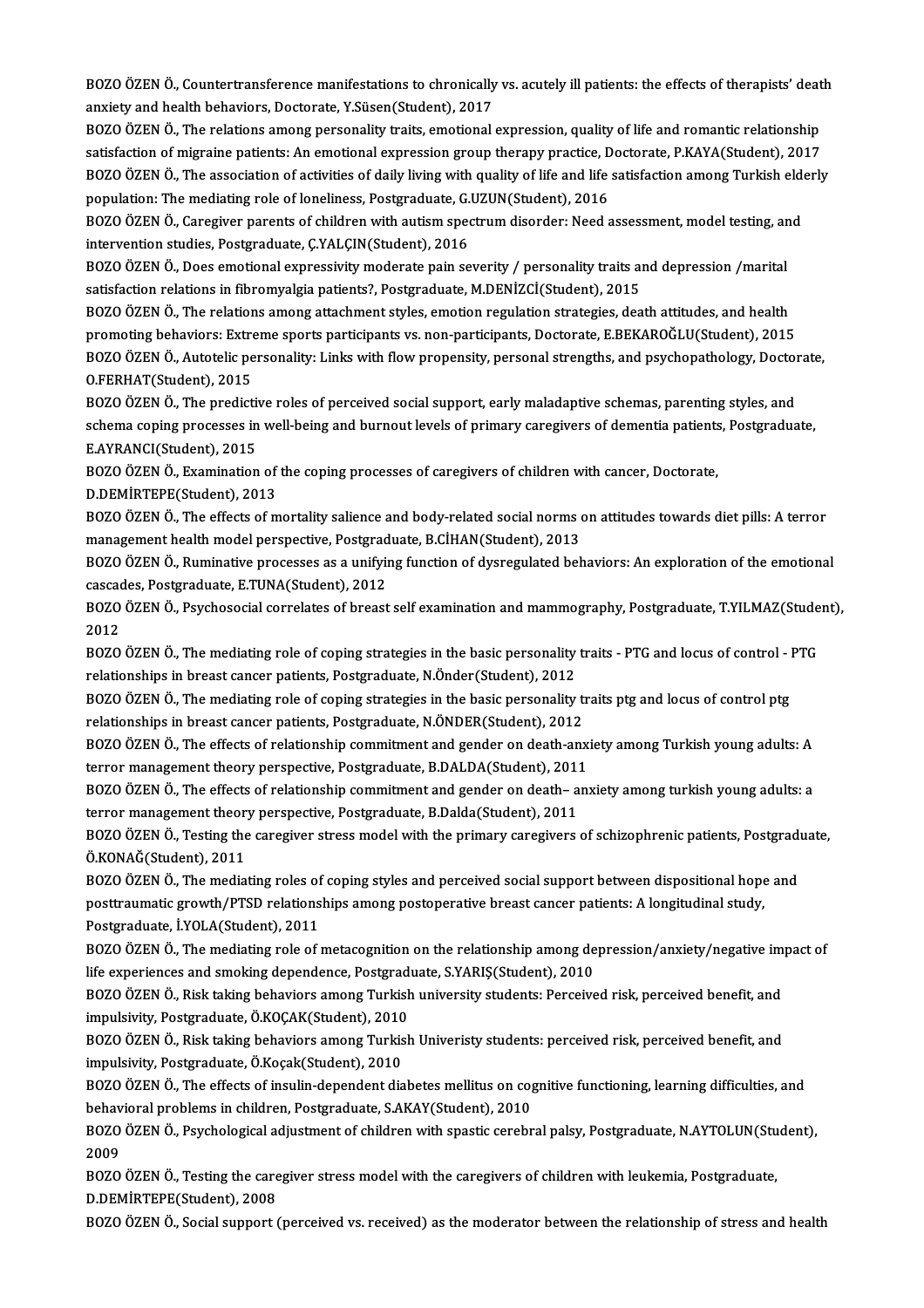outcomes: Importance of locus of control, Postgraduate, R.YASEMİN(Student), 2008

### **Jury Memberships**

Award,100/2000YÖKDoktoraBursuDeğerlendirmePaneli,YükseköğretimKuruluYÖK, January,2019

### Designed Lessons

Bozo Özen Ö., Applied Health Psychology, Undergraduate, 2018 - 2019

### Articles Published in Journals That Entered SCI, SSCI and AHCI Indexes

- rticles Published in Journals That Entered SCI, SSCI and AHCI Indexes<br>I. Minority Stress and Mental Health of Gay Men in Turkey: The Mediator Roles of Shame and<br>Forgivanese of Self From a biblioted in Minority Stress and<br>Forgiveness of Self<br>Hasel B. C., BOZO ÖZE Minority Stress and Me:<br>Forgiveness of Self<br>Unsal B. C. , BOZO ÖZEN Ö.<br>JOUPNAL OF HOMOSEVIJA Forgiveness of Self<br>Unsal B. C. , BOZO ÖZEN Ö.<br>JOURNAL OF HOMOSEXUALITY, 2022 (Journal Indexed in SSCI) Unsal B. C. , BOZO ÖZEN Ö.<br>JOURNAL OF HOMOSEXUALITY, 2022 (Journal Indexed in SSCI)<br>II. A test of theory of planned behavior in type II diabetes adherence: The leading role of perceived<br>hebevieral control **JOURNAL OF HOMOSI<br>A test of theory of<br>behavioral control**<br>Pilekler <sup>†</sup> Değulu C A test of theory of planne<br>behavioral control<br>Dilekler İ., Doğulu C., Bozo Ö.<br>Current Pevehelery vel 40. n behavioral control<br>Dilekler İ., Doğulu C., Bozo Ö.<br>Current Psychology, vol.40, no.7, pp.3546-3555, 2021 (Journal Indexed in SSCI) Dilekler İ., Doğulu C., Bozo Ö.<br>Current Psychology, vol.40, no.7, pp.3546-3555, 2021 (Journal Indexed in SSCI)<br>III. Affective experiences of the parents of children with cancer: A qualitative study<br>DEMIPTERE SAVCU LD, POZO Current Psychology, vol.40, no.7, pp.35<br>Affective experiences of the paren<br>DEMİRTEPE SAYGILI D., BOZO ÖZEN Ö.<br>CUPPENT PSYCHOLOCY, vol.39, no.6, n Affective experiences of the parents of children with cancer: A qualitative<br>DEMİRTEPE SAYGILI D., BOZO ÖZEN Ö.<br>CURRENT PSYCHOLOGY, vol.39, no.6, pp.2211-2220, 2020 (Journal Indexed in SSCI)<br>The dark side of hodypulding: th DEMİRTEPE SAYGILI D., BOZO ÖZEN Ö.<br>CURRENT PSYCHOLOGY, vol.39, no.6, pp.2211-2220, 2020 (Journal Indexed in SSCI)<br>IV. The dark side of bodybuilding: the role of bodybuilding activities in compensation of frustrated<br>bagis p CURRENT PSYCHOLOGY, vol.39, no.6, pp.2211-2220, 2020 (Journal Indexed in SSCI)<br>The dark side of bodybuilding: the role of bodybuilding activities in compo<br>basic psychological needs<br>Selvi K., Bozo O. The dark side<br>basic psycholo<br>Selvi K., Bozo O.<br>MOTIVATION AL basic psychological needs<br>Selvi K., Bozo O.<br>MOTIVATION AND EMOTION, vol.44, no.2, pp.190-208, 2020 (Journal Indexed in SSCI)<br>Life is shart, stay awake: Death anyiety and badtime precreatination Selvi K., Bozo O.<br>MOTIVATION AND EMOTION, vol.44, no.2, pp.190-208, 2020 (Journal Indexed<br>V. Life is short, stay awake: Death anxiety and bedtime procrastination<br>Türkerlen K.K., Olay D. Courim M. Bozo Ö. MOTIVATION AND EMOTION, vol.44, no.2, pp<br>Life is short, stay awake: Death anxiety<br>Türkarslan K. K. , Okay D., Cevrim M., Bozo Ö.<br>JOUPNAL OF CENERAL PSYCHOLOCY .vol.14' V. Life is short, stay awake: Death anxiety and bedtime procrastination<br>Türkarslan K. K. , Okay D., Cevrim M., Bozo Ö.<br>JOURNAL OF GENERAL PSYCHOLOGY, vol.147, no.1, pp.43-61, 2020 (Journal Indexed in SSCI) Türkarslan K. K. , Okay D., Cevrim M., Bozo Ö.<br>JOURNAL OF GENERAL PSYCHOLOGY, vol.147, no.1, pp.43-61, 2020 (Journal Indexed in SSCI)<br>VI. Does Marital Adjustment Mediate Type C Personality-Depressive Symptoms Relation? A C JOURNAL OF GENERAL PSYCHOLOGY, vol.147, no.1, pp.43-61, 202<br>Does Marital Adjustment Mediate Type C Personality-Dep<br>between Breast Cancer Patients and Cancer-Free Women<br>POZO ÖZEN Ö. Ar.Y. Eldogan D Does Marital Adjustment Me<br>between Breast Cancer Patie<br>BOZO ÖZEN Ö., Ar Y., Eldogan D.<br>CUPPENT PSYCHOLOCY vol 39 between Breast Cancer Patients and Cancer-Free Women<br>BOZO ÖZEN Ö., Ar Y., Eldogan D.<br>CURRENT PSYCHOLOGY, vol.38, no.5, pp.1310-1317, 2019 (Journal Indexed in SSCI) BOZO ÖZEN Ö., Ar Y., Eldogan D.<br>CURRENT PSYCHOLOGY, vol.38, no.5, pp.1310-1317, 2019 (Journal Indexed in SSCI)<br>VII. The Psychometric Properties of Cancer Behavior Inventory as a Predictor of Quality of Life in<br>Turkish CURRENT PSYCHOLOGY, vo<br>The Psychometric Prope<br>Turkish Cancer Patients<br>POZO ÖZEN Ö. Akinci L.Ak The Psychometric Properties<br>Turkish Cancer Patients<br>BOZO ÖZEN Ö., Akinci I., Akyuz C.<br>CUPPENT PSYCHOLOCY vel 39 r Turkish Cancer Patients<br>BOZO ÖZEN Ö., Akinci I., Akyuz C.<br>CURRENT PSYCHOLOGY, vol.38, no.1, pp.229-238, 2019 (Journal Indexed in SSCI)<br>The Beyshemetris Volidity and Peliability of the Turkish Version of the E BOZO ÖZEN Ö., Akinci I., Akyuz C.<br>CURRENT PSYCHOLOGY, vol.38, no.1, pp.229-238, 2019 (Journal Indexed in SSCI)<br>VIII. The Psychometric Validity and Reliability of the Turkish Version of the Existential Loneliness<br>Questionna CURRENT PSYCH<br>The Psychome<br>Questionnaire<br>Cekdemir Pulut Gokdemir-BulutB.P. ,BOZOÖZENÖ. **Questionnaire<br>Gokdemir-Bulut B. P. , BOZO ÖZEN Ö.<br>CURRENT PSYCHOLOGY, vol.37, no.1, pp.401-413, 2018 (Journal Indexed in SSCI)**<br>Dess Preblem Fesused Cening Buffer the Effects of Treit Anviety on Der IX. Does Problem Focused Coping Buffer the Effects of Trait Anxiety on Depressive Symptoms of Chronic Urticaria Patients? CURRENT PSYCHOLOGY, vol.37<br>Does Problem Focused Cop<br>Chronic Urticaria Patients?<br>POZO ÖZEN Ö. DEMIPTEDE SA BOZO ÖZEN Ö., DEMİRTEPE SAYGILI D., GÜNEŞ S., Çenesiz G. Z., Baysan A. JOURNAL OF GENERAL PSYCHOLOGY, vol.145, no.1, pp.64-78, 2018 (Journal Indexed in SSCI) BOZO ÖZEN Ö., DEMIRTEPE SAYGILI D., GÜNEŞ S., Çenesiz G. Z. , Baysan A.<br>JOURNAL OF GENERAL PSYCHOLOGY, vol.145, no.1, pp.64-78, 2018 (Journal Indexed in SSCI)<br>X. The Relationship Between Attachment Styles, Emotion Regulati
	- JOURNAL OF GENERAL PSYCHOLOGY, vol.145, no.1, pp.64-78, 2018 (Jour<br>The Relationship Between Attachment Styles, Emotion Regulatio<br>Behaviors: Extreme Sports Participants Versus Non-Participants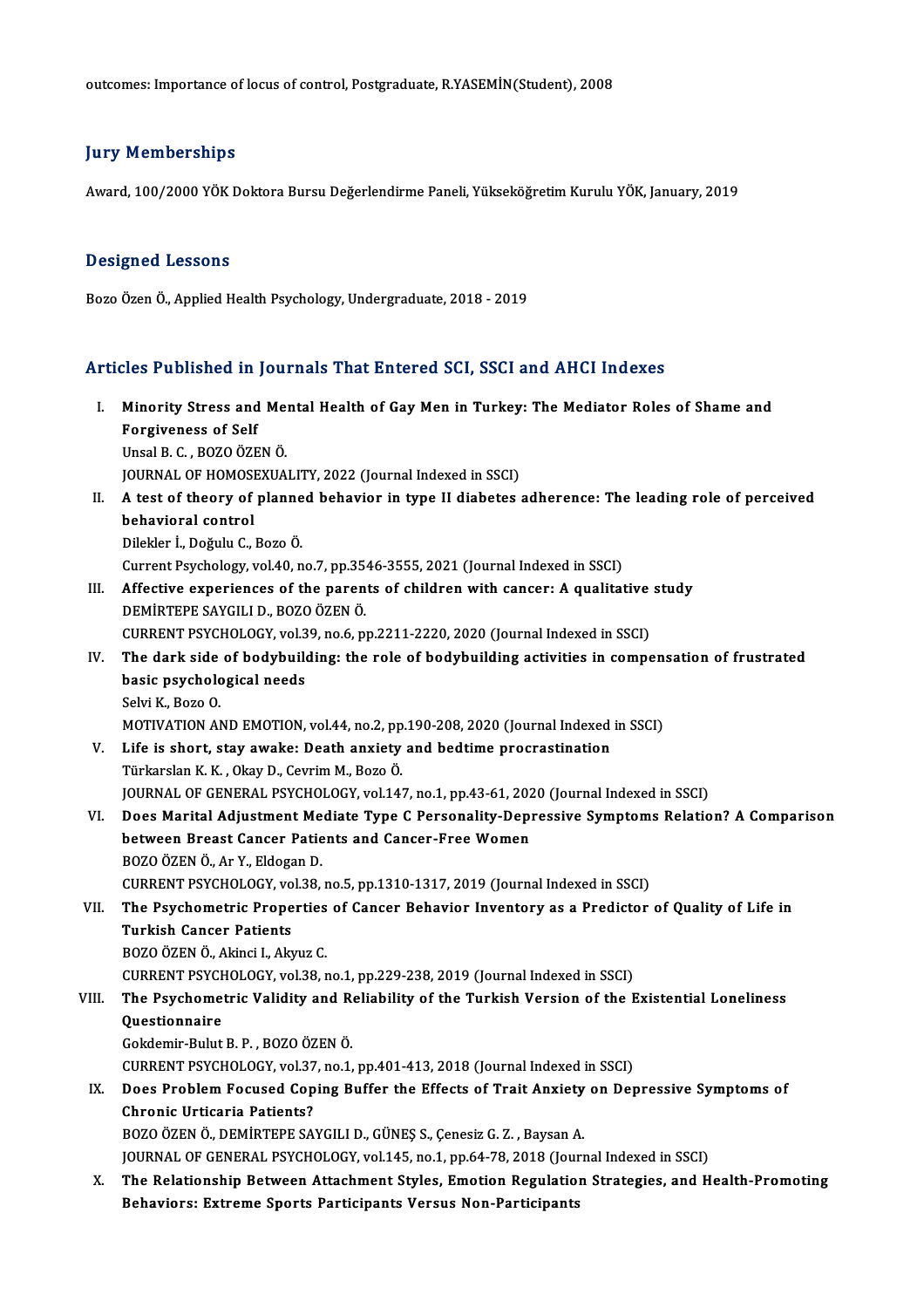BekarogluE.,BOZOÖZENÖ. Bekaroglu E., BOZO ÖZEN Ö.<br>JOURNAL OF CLINICAL SPORT PSYCHOLOGY, vol.11, no.2, pp.89-106, 2017 (Journal Indexed in SSCI)<br>Psychometris proporties of the Sociosultural Attitudes Towards Appearance Questionnei Bekaroglu E., BOZO ÖZEN Ö.<br>JOURNAL OF CLINICAL SPORT PSYCHOLOGY, vol.11, no.2, pp.89-106, 2017 (Journal Indexed in SSCI)<br>XI. Psychometric properties of the Sociocultural Attitudes Towards Appearance Questionnaire-4-<br>Rovise JOURNAL OF CLINICAL SPORT PSYCHOLOGY,<br>Psychometric properties of the Sociocul<br>Revised (SATAQ-4R) in Turkish women<br>Ciban B. BOZO ÖZEN Ö. Schaafer L.M. Than XI. Psychometric properties of the Sociocultural Attitudes Towards Appearance Questionnaire-4-<br>Revised (SATAQ-4R) in Turkish women<br>Cihan B., BOZO ÖZEN Ö., Schaefer L. M., Thompson J. K. EATING BEHAVIORS, vol.21, pp.168-171, 2016 (Journal Indexed in SSCI) Cihan B., BOZO ÖZEN Ö., Schaefer L. M. , Thompson J. K.<br>EATING BEHAVIORS, vol.21, pp.168-171, 2016 (Journal Indexed in SSCI)<br>XII. Does Perceived Social Support Buffer the Negative Effects of Type C Personality on Quality o EATING BEHAVIORS, vol.21<br>Does Perceived Social St<br>Breast Cancer Patients?<br>POZO ÖZEN Ö. Tethan E. Vi Does Perceived Social Support<br>Breast Cancer Patients?<br>BOZO ÖZEN Ö., Tathan E., Yilmaz T.<br>SOCIAL INDICATORS RESEARCH .v. Breast Cancer Patients?<br>BOZO ÖZEN Ö., Tathan E., Yilmaz T.<br>SOCIAL INDICATORS RESEARCH, vol.119, no.2, pp.791-801, 2014 (Journal Indexed in SSCI) BOZO ÖZEN Ö., Tathan E., Yilmaz T.<br>SOCIAL INDICATORS RESEARCH, vol.119, no.2, pp.791-801, 2014 (Journal Indexed in SSCI)<br>XIII. Exploring the Link Between Emotional and Behavioral Dysregulation: A Test of the Emotional<br> SOCIAL INDICATE<br>Exploring the L<br>Cascade Model<br>Tune E-BOZO ÖZ Exploring the Link B<br>Cascade Model<br>Tuna E., BOZO ÖZEN Ö.<br>JOUPMAL OF CENERAL Cascade Model<br>Tuna E., BOZO ÖZEN Ö.<br>JOURNAL OF GENERAL PSYCHOLOGY, vol.141, no.1, pp.1-17, 2014 (Journal Indexed in SSCI)<br>The Cognitive Emetion Regulation Questionnaire: Fester Strugture and Bayshome: Tuna E., BOZO ÖZEN Ö.<br>JOURNAL OF GENERAL PSYCHOLOGY, vol.141, no.1, pp.1-17, 2014 (Journal Indexed in SSCI)<br>XIV. The Cognitive Emotion Regulation Questionnaire: Factor Structure and Psychometric Properties of<br>the Turki **JOURNAL OF GENERAL<br>The Cognitive Emotion<br>the Turkish Version<br>Ture E-BOZO ÖZEN Ö** The Cognitive Emotion<br>the Turkish Version<br>Tuna E., BOZO ÖZEN Ö.<br>JOUPMAL OF PSYCHOP the Turkish Version<br>Tuna E., BOZO ÖZEN Ö.<br>JOURNAL OF PSYCHOPATHOLOGY AND BEHAVIORAL ASSESSMENT, vol.34, no.4, pp.564-570, 2012 (Journal<br>Indexed in SSCI) Tuna E., BOZO ÖZEN Ö. JOURNAL OF PSYCHOPATHOLOGY AND BEHAVIORAL ASSESSMENT, vol.34, no.4, pp.564-570, 2012 (Journ Indexed in SSCI)<br>XV. Adaptation, reliability and validity study of the Inventory of Socially Supportive Behaviors<br>Fral B. Y., BOZO Indexed in SSCI)<br><mark>Adaptation, reliability</mark><br>Erol R. Y. , BOZO ÖZEN Ö.<br>ANADOLU PSIKIVATELDI Adaptation, reliability and validity study of the Inventory of Socially Supportive Behaviors<br>Erol R. Y. , BOZO ÖZEN Ö.<br>ANADOLU PSIKIYATRI DERGISI-ANATOLIAN JOURNAL OF PSYCHIATRY, vol.13, no.3, pp.210-215, 2012 (Journal<br>Ind Erol R. Y. , BOZO ÖZEN Ö.<br>ANADOLU PSIKIYATRI DERGISI-ANATOLIAN JOURNAL OF PSYCHIATRY, vol.13, no.3, pp.210-215, 2012 (Journal<br>Indexed in SCI) ANADOLU PSIKIYATRI DERGISI-ANATOLIAN JOURNAL OF PSYCHIATRY, vol<br>Indexed in SCI)<br>XVI. Adaptation, reliability and validity study of Type C Behavior Scale<br>Pege Ö Vilmar T, Tathan F Indexed in SCI)<br><mark>Adaptation, reliability an</mark><br>Bozo Ö., Yilmaz T., Tathan E.<br>ANADOLU BSIKIYATELDERG Adaptation, reliability and validity study of Type C Behavior Scale<br>Bozo Ö., Yilmaz T., Tathan E.<br>ANADOLU PSIKIYATRI DERGISI-ANATOLIAN JOURNAL OF PSYCHIATRY, vol.13, no.2, pp.145-150, 2012 (Journal<br>Indeved in SCD. Bozo Ö., Yilmaz<br>ANADOLU PSIKI<br>Indexed in SCI)<br>Mediating Pol ANADOLU PSIKIYATRI DERGISI-ANATOLIAN JOURNAL OF PSYCHIATRY, vol.13, no.2, pp.145-150, 2012 (Journal Indexed in SCI)<br>XVII. Mediating Role of Coping in the Dispositional Optimism-Posttraumatic Growth Relation in Breast<br>Cance Indexed in SCI)<br>Mediating Role of Coping in the Dispositional Optimism-Posttraumatic Growth Relation in Breast<br>Cancer Patients Buyukasik-ColakC.,Gundogdu-AkturkE.,BOZOÖZENÖ. JOURNAL OF PSYCHOLOGY, vol.146, no.5, pp.471-483, 2012 (Journal Indexed in SSCI) Buyukasik-Colak C., Gundogdu-Akturk E., BOZO ÖZEN Ö.<br>JOURNAL OF PSYCHOLOGY, vol.146, no.5, pp.471-483, 2012 (Journal Indexed in SSCI)<br>XVIII. Perceived social support as a moderator of the relationship between caregiver wel JOURNAL OF PSYCHOLOGY, vol.1<br>Perceived social support as a<br>and psychological symptoms<br>Domintone Savrili D, POZO ÖZEN Perceived social support as a m<br>and psychological symptoms<br>Demirtepe-Saygili D., BOZO ÖZEN Ö.<br>JOUPMAL OF HEALTH PSYCHOLOCY and psychological symptoms<br>Demirtepe-Saygili D., BOZO ÖZEN Ö.<br>JOURNAL OF HEALTH PSYCHOLOGY, vol.16, no.7, pp.1091-1100, 2011 (Journal Indexed in SSCI)<br>Connelates of Dennessive and Anviety Symptoms Ameng the Consgivers of L Demirtepe-Saygili D., BOZO ÖZEN Ö.<br>JOURNAL OF HEALTH PSYCHOLOGY, vol.16, no.7, pp.1091-1100, 2011 (Journal Indexed in SSCI)<br>XIX. Correlates of Depressive and Anxiety Symptoms Among the Caregivers of Leukemic Children<br>Demir JOURNAL OF HEALTH PSYCHOLOGY<br>Correlates of Depressive and Al<br>Demirtepe-Saygili D., BOZO ÖZEN Ö.<br>JOUPNAL OF CLINICAL PSYCHOLOG Correlates of Depressive and Anxiety Symptoms Among the Caregivers of Leukemic Children<br>Demirtepe-Saygili D., BOZO ÖZEN Ö.<br>JOURNAL OF CLINICAL PSYCHOLOGY IN MEDICAL SETTINGS, vol.18, no.1, pp.46-54, 2011 (Journal Indexed i Demir<br>JOURN<br>SSCI)<br>Predi JOURNAL OF CLINICAL PSYCHOLOGY IN MEDICAL SETTINGS, vol.18, no.1, pp.46-54, 2011 (Journal Indexed in<br>SSCI)<br>XX. Predicting depressive symptoms among the mothers of children with leukaemia: A caregiver stress<br>model perspecti SSCI)<br>Predicting depress<br>model perspective<br>Pemirtone Sevgili D Predicting depressive symptom:<br>model perspective<br>Demirtepe-Saygili D., BOZO ÖZEN Ö.<br>PSYCHOLOCY & HEALTH vol 26 no model perspective<br>Demirtepe-Saygili D., BOZO ÖZEN Ö.<br>PSYCHOLOGY & HEALTH, vol.26, no.5, pp.585-599, 2011 (Journal Indexed in SSCI) Demirtepe-Saygili D., BOZO ÖZEN Ö.<br>PSYCHOLOGY & HEALTH, vol.26, no.5, pp.585-599, 2011 (Journal Indexed in SSCI)<br>XXI. Effects of Illness Representation, Perceived Quality of Information Provided by the Health-Care<br>Professi Professional, and Perceived Social Support on Depressive Symptoms of the Caregivers of Children Effects of Illnes<br>Professional, a<br>with Leukemia<br>POZO ÖZEN Ö. A Professional, and Perceived Social S<br>with Leukemia<br>BOZO ÖZEN Ö., Anahar S., Ates G., Etel E.<br>JOUPMAL OF CLINICAL PSYCHOLOCY IN JOURNAL OF CLINICAL PSYCHOLOGY IN MEDICAL SETTINGS, vol.17, no.1, pp.23-30, 2010 (Journal Indexed in<br>SSCI) BOZO<br>JOURN<br>SSCI)<br>Than XXII. The Moderating Role of Different Sources of Perceived Social Support on the Dispositional Optimism- Posttraumatic Growth Relationship in Postoperative Breast Cancer Patients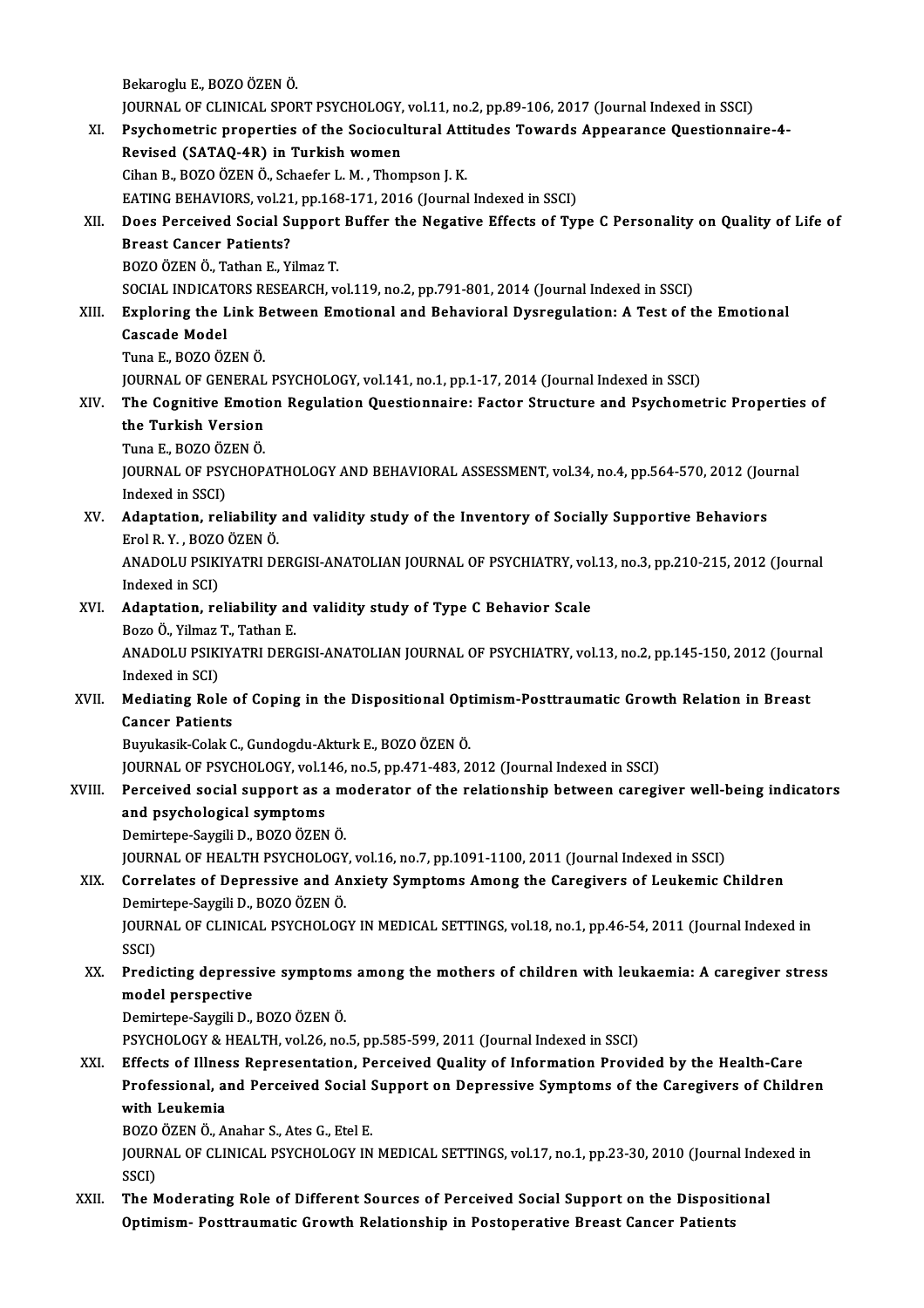BOZOÖZENÖ.,GundogduE.,Buyukasik-ColakC. BOZO ÖZEN Ö., Gundogdu E., Buyukasik-Colak C.<br>JOURNAL OF HEALTH PSYCHOLOGY, vol.14, no.7, pp.1009-1020, 2009 (Journal Indexed in SSCI)<br>The Effect of Death Anviety and Age on Health Premeting Behaviers: A Terrer Manag BOZO ÖZEN Ö., Gundogdu E., Buyukasik-Colak C.<br>JOURNAL OF HEALTH PSYCHOLOGY, vol.14, no.7, pp.1009-1020, 2009 (Journal Indexed in SSCI)<br>XXIII. The Effect of Death Anxiety and Age on Health-Promoting Behaviors: A Terror-**JOURNAL OF |<br>The Effect o<br>Perspective<br>POZO ÖZEN Ö** The Effect of Death Anxiety an<br>Perspective<br>BOZO ÖZEN Ö., Tunca A., Simsek Y.<br>JOUPNAL OF PSYCHOLOCY vel 14: Perspective<br>BOZO ÖZEN Ö., Tunca A., Simsek Y.<br>JOURNAL OF PSYCHOLOGY, vol.143, no.4, pp.377-389, 2009 (Journal Indexed in SSCI) BOZO ÖZEN Ö., Tunca A., Simsek Y.<br>JOURNAL OF PSYCHOLOGY, vol.143, no.4, pp.377-389, 2009 (Journal Indexed in SSCI)<br>XXIV. Activities of Daily Living, Depression, and Social Support Among Elderly Turkish People<br>POZO ÖZEN JOURNAL OF PSYCHOLOGY, vol.143, no.4,<br>Activities of Daily Living, Depressior<br>BOZO ÖZEN Ö., Toksabay N. E. , Kurum O.<br>JOUPNAL OF PSYCHOLOCY, vol.143, no.3 Activities of Daily Living, Depression, and Social Support Among Elderly Turn<br>2020 ÖZEN Ö., Toksabay N. E. , Kurum O.<br>JOURNAL OF PSYCHOLOGY, vol.143, no.2, pp.193-205, 2009 (Journal Indexed in SSCI) BOZO ÖZEN Ö., Toksabay N. E. , Kurum O.<br>JOURNAL OF PSYCHOLOGY, vol.143, no.2, pp.193-205, 2009 (Journal Indexed in SSCI)<br>XXV. Activities of Daily Living, Social Support, and Future Health of Older Americans<br>POZO ÖZEN Ö. Cu **JOURNAL OF PSYCHOLOGY, vol.<br>Activities of Daily Living, So<br>BOZO ÖZEN Ö., Guarnaccia C. A.<br>JOUPNAL OF PSYCHOLOGY, vol.** Activities of Daily Living, Social Support, and Future Health of Older Ame<br>BOZO ÖZEN Ö., Guarnaccia C. A.<br>JOURNAL OF PSYCHOLOGY, vol.144, no.1, pp.1-14, 2009 (Journal Indexed in SSCI)<br>Annligation of canogiver stress model BOZO ÖZEN Ö., Guarnaccia C. A.<br>JOURNAL OF PSYCHOLOGY, vol.144, no.1, pp.1-14, 2009 (Journal Indexed in SS)<br>XXVI. Application of caregiver stress model on dialysis patients' caregivers<br>Qualin E. Orbagniasik B. Bozo Ö. JOURNAL OF PSYCHOLOGY, vol.1<br>Application of caregiver stre:<br>Ozekin F., Ozbagriacik P., Bozo Ö.<br>PSYCHOLOCY & HEALTH vol.24 Application of caregiver stress model on dialysis patients' careg<br>Ozekin F., Ozbagriacik P., Bozo Ö.<br>PSYCHOLOGY & HEALTH, vol.24, pp.299, 2009 (Journal Indexed in SSCI)<br>The relationship between religious exientation and de Ozekin F., Ozbagriacik P., Bozo Ö.<br>PSYCHOLOGY & HEALTH, vol.24, pp.299, 2009 (Journal Indexed in SSCI)<br>XXVII. The relationship between religious orientation and death anxiety: A cross-sectional study<br>POZO ÖZEN Ö. Ozekin E. PSYCHOLOGY & HEALTH, vol.24, pp.299, 2009 (<br>The relationship between religious orienta<br>BOZO ÖZEN Ö., Ozekin F., Ozbagriacik P., Gurol I.<br>BSYCHOLOGY & HEALTH vol.24, pp.110, 2000 ( The relationship between religious orientation and death anxiet<br>BOZO ÖZEN Ö., Ozekin F., Ozbagriacik P., Gurol I.<br>PSYCHOLOGY & HEALTH, vol.24, pp.110, 2009 (Journal Indexed in SSCI)<br>Peer perental influence, povelty seeking BOZO ÖZEN Ö., Ozekin F., Ozbagriacik P., Gurol I.<br>PSYCHOLOGY & HEALTH, vol.24, pp.110, 2009 (Journal Indexed in SSCI)<br>XXVIII. Peer-parental influence, novelty seeking, reward dependence, risk taking, gender and alcohol PSYCHOLOGY 8<br>Peer-parental<br>consumption<br>Pere Ö. Nan P. Peer-parental influence<br>consumption<br>Bozo Ö., Nan B., Gueney M.<br>INTERNATIONAL IOURNAL consumption<br>Bozo Ö., Nan B., Gueney M.<br>INTERNATIONAL JOURNAL OF PSYCHOLOGY, vol.43, pp.780, 2008 (Journal Indexed in SSCI) Bozo Ö., Nan B., Gueney M.<br>INTERNATIONAL JOURNAL OF PSYCHOLOGY, vol.43, pp.780, 2008 (Journal Indexed in SSCI)<br>XXIX. The effect of dispositional optimism on posttraumatic growth: Testing the moderator role of ways of<br>conin INTERNATIONAL JOURNAL OF PSYCHOLOGY, vol.43, pp.780, 2008 (Journal Indexed in SSCI)<br>The effect of dispositional optimism on posttraumatic growth: Testing the moderator role of ways o<br>coping between dispositional optimism a The effect of dispositional of<br>coping between dispositiona<br>Bozo Ö., Bueyueka C., Guendo E.<br>INTERNATIONAL JOURNAL OF B coping between dispositional optimism and posttraumatic growth in Turkish breast cancer patients<br>Bozo Ö., Bueyueka C., Guendo E.<br>INTERNATIONAL JOURNAL OF PSYCHOLOGY, vol.43, pp.265, 2008 (Journal Indexed in SSCI) Bozo Ö., Bueyueka C., Guendo E.<br>INTERNATIONAL JOURNAL OF PSYCHOLOGY, vol.43, pp.265, 2008 (Journal Indexed in SSCI)<br>XXX. Activities of Daily Living (ADL's), depression, and social support in Turkish elderly citizens<br>Pege Ö INTERNATIONAL JOURNAL OF PSY<br>Activities of Daily Living (ADL<br>Bozo Ö., Toksabay N. E. , Kurum O.<br>INTERNATIONAL JOURNAL OF PSY Activities of Daily Living (ADL's), depression, and social support in Turkish elder<br>Bozo Ö., Toksabay N. E. , Kurum O.<br>INTERNATIONAL JOURNAL OF PSYCHOLOGY, vol.43, pp.780, 2008 (Journal Indexed in SSCI)<br>Testing the Caragiu Bozo Ö., Toksabay N. E., Kurum O.<br>INTERNATIONAL JOURNAL OF PSYCHOLOGY, vol.43, pp.780, 2008 (Journal Indexed in SSCI)<br>XXXI. Testing the Caregiver Stress Model with the caregivers of children with Leukemia<br>Roge Ö. Demirtene INTERNATIONAL JOUI<br>Testing the Caregive<br>Bozo Ö., Demirtepe D.<br>INTERNATIONAL JOUI Testing the Caregiver Stress Model with the caregivers of children with Leukemia<br>Bozo Ö., Demirtepe D.<br>INTERNATIONAL JOURNAL OF PSYCHOLOGY, vol.43, pp.265, 2008 (Journal Indexed in SSCI) Bozo Ö., Demirtepe D.<br>INTERNATIONAL JOURNAL OF PSYCHOLOGY, vol.43, pp.265, 2008 (Journal Indexed in SSCI)<br>XXXII. The moderating effect of marital satisfaction on the relationship between type-A personality and the<br>lavel of INTERNATIONAL JOURNAL<br>The moderating effect of<br>level of blood pressure The moderating effect of ma<br>level of blood pressure<br>Korkmaz M.N., Bozo Ö., Onur S.<br>INTERNATIONAL JOURNAL OF R level of blood pressure<br>Korkmaz M. N. , Bozo Ö., Onur S.<br>INTERNATIONAL JOURNAL OF PSYCHOLOGY, vol.43, pp.281, 2008 (Journal Indexed in SSCI)<br>Hierorshicel dimensions of soning styles: A study sondusted with Turkish univers Korkmaz M. N. , Bozo Ö., Onur S.<br>INTERNATIONAL JOURNAL OF PSYCHOLOGY, vol.43, pp.281, 2008 (Journal Indexed in SSCI)<br>XXXIII. Hierarchical dimensions of coping styles: A study conducted with Turkish university students<br>Cons INTERNATIONAL JOURNAL O<br>Hierarchical dimensions c<br>Gencoz F., Gencoz T., Bozo Ö.<br>Social Behavier and Bersonal Hierarchical dimensions of coping styles: A study conducted with Turkish university studencoz F., Gencoz T., Bozo Ö.<br>Social Behavior and Personality, vol.34, no.5, pp.525-534, 2006 (Journal Indexed in SCI Expanded)<br>Hierarc Gencoz F., Gencoz T., Bozo Ö.<br>Social Behavior and Personality, vol.34, no.5, pp.525-534, 2006 (Journal Indexed in SCI Expanded)<br>XXXIV. Hierarchical dimensions of coping styles: A study conducted with Turkish university GENÇÖZ F.,GENÇÖZ T.,BOZOÖ. Hierarchical dimensions of coping styles: A study conducted with Turkish university :<br>GENÇÖZ F., GENÇÖZ T., BOZO Ö.<br>SOCIAL BEHAVIOR AND PERSONALITY, vol.34, no.5, pp.525-534, 2006 (Journal Indexed in SSCI)<br>Cardiousseular d GENÇÖZ F., GENÇÖZ T., BOZO Ö.<br>SOCIAL BEHAVIOR AND PERSONALITY, vol.34, no.5, pp.525-534, 2006 (Journal Indexed in SSCI)<br>XXXV. Cardiovascular disease risk factors: A cause indicator measurement model for older Americans SOCIAL BEHAVIOR AN<br><mark>Cardiovascular dise</mark><br>Bozo Ö., Guarnaccia C.<br>CERONTOLOCIST vel Cardiovascular disease risk factors: A cause indicator measur<br>Bozo Ö., Guarnaccia C.<br>GERONTOLOGIST, vol.45, pp.413-414, 2005 (Journal Indexed in SSCI)<br>Cardiovascular disease: A sause indicator measurement mode Bozo Ö., Guarnaccia C.<br>GERONTOLOGIST, vol.45, pp.413-414, 2005 (Journal Indexed in SSCI)<br>XXXVI. Cardiovascular disease: A cause indicator measurement model for older Americans GuarnacciaC.,BozoÖ. Cardiovascular disease: A cause indicator measurement n<br>Guarnaccia C., Bozo Ö.<br>GERONTOLOGIST, vol.45, pp.414, 2005 (Journal Indexed in SSCI)<br>Impest of ADLS, condiousesular risk fastare, and candious Guarnaccia C., Bozo Ö.<br>GERONTOLOGIST, vol.45, pp.414, 2005 (Journal Indexed in SSCI)<br>XXXVII. Impact of ADLS, cardiovascular risk factors, and cardiovascular disease on future cognitive<br>functioning in older Americans GERONTOLOGIST, vol.45, pp.414, 20<br>Impact of ADLS, cardiovascular<br>functioning in older Americans<br>Para Ö Cuarnassia C Impact of ADLS, car<br>functioning in older<br>Bozo Ö., Guarnaccia C.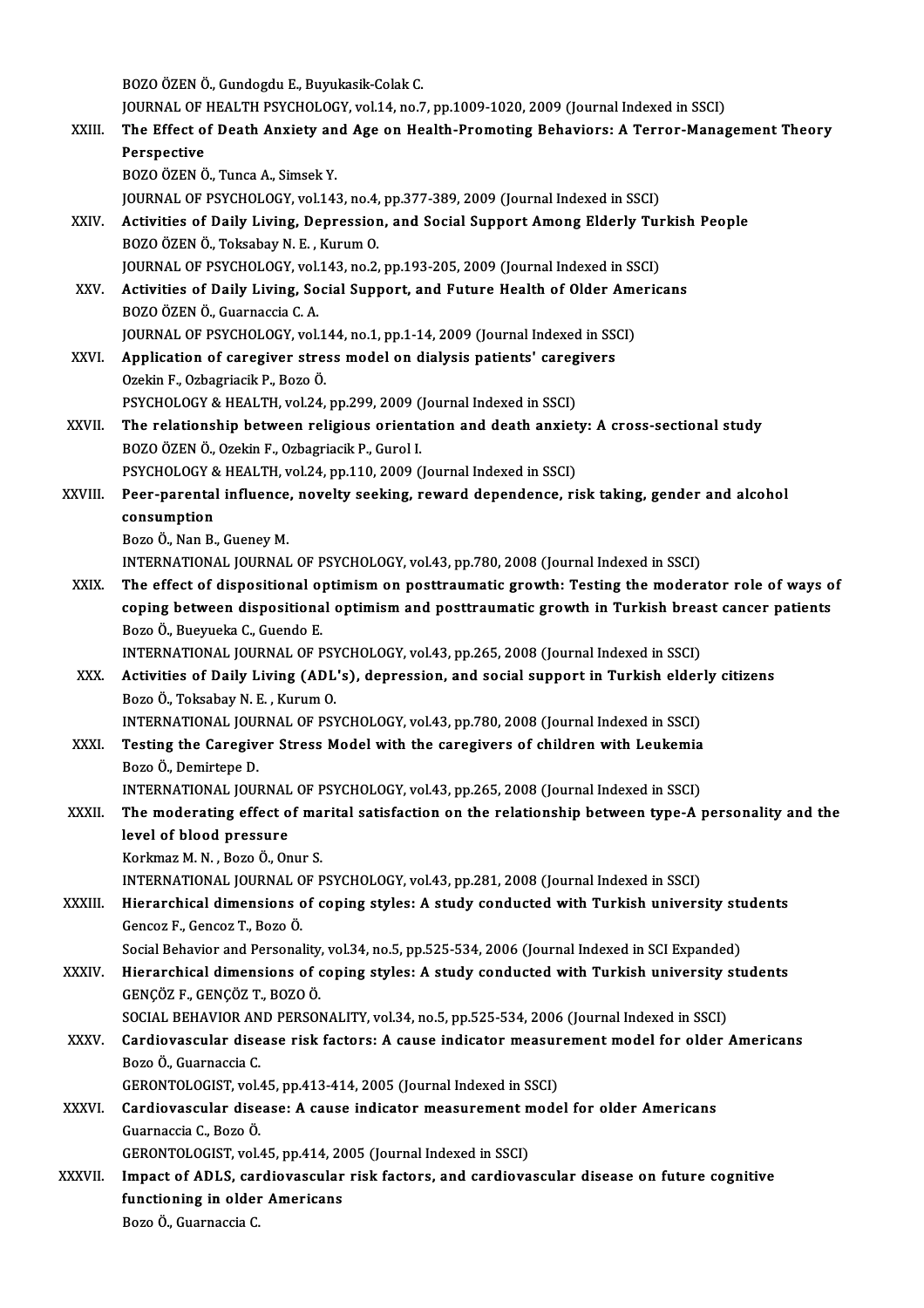GERONTOLOGIST, vol.45, pp.412, 2005 (Journal Indexed in SSCI)<br>Activities of daily living, family (anougel social support asi

GERONTOLOGIST, vol.45, pp.412, 2005 (Journal Indexed in SSCI)<br>XXXVIII. Activities of daily living, family/spousal social support satisfaction, and future illness status of older GERONTOLOGIST, vol.<br>Activities of daily liv<br>married Americans<br>Bors Ö. Suarnassia S Activities of daily liv<br>married Americans<br>Bozo Ö., Guarnaccia C.<br>CERONTOLOCIST vol married Americans<br>Bozo Ö., Guarnaccia C.<br>GERONTOLOGIST, vol.44, pp.180, 2004 (Journal Indexed in SSCI)

### Articles Published in Other Journals

rticles Published in Other Journals<br>I. Sleep go away, I don't have much time left to live: Is bedtime procrastination related to perceived<br>time left in life? sleep go away, I<br>time left in life?<br>OVAY CÜNAY D. T time left in life?<br>OKAY GÜNAY D., TÜRKARSLAN K. K. , ÇEVRİM M., BOZO ÖZEN Ö. time left in life?<br>OKAY GÜNAY D., TÜRKARSLAN K. K. , ÇEVRİM M., BOZO ÖZEN Ö.<br>Journal of Turkish Sleep Medicine, vol.9, no.1, pp.57-63, 2022 (Refereed Journals of Other Institutions)<br>Croup comporison of individuals with and II. Group comparison of individuals with and without irritable bowel syndrome in terms of psychological and lifestyle-related factors Journal of Turkish Sleep Medicine, vol.9, no.1, pp<br>Group comparison of individuals with and<br>psychological and lifestyle-related factors<br>SELVLK, BOZO ÖZEN Ö SELVİK.,BOZOÖZENÖ. Dusunen Adam, vol.35, no.1, pp.13-23, 2022 (Journal Indexed in ESCI) SELVİ K., BOZO ÖZEN Ö.<br>Dusunen Adam, vol.35, no.1, pp.13-23, 2022 (Journal Indexed in ESCI)<br>III. Dispositional Optimism and Well-being in Cancer Patients: The Role of CancerRelated Self-Efficacy<br>ARINGLI ARVÜZ VU MAZ G. BOZ Dusunen Adam, vol.35, no.1, pp.13-23, 2022<br>Dispositional Optimism and Well-being<br>AKINCI İ., AKYÜZ YILMAZ C., BOZO ÖZEN Ö.<br>Mediterranean Journal of Clinical Baysholog Dispositional Optimism and Well-being in Cancer Patients: The Role of Cancer H<br>AKINCI İ., AKYÜZ YILMAZ C., BOZO ÖZEN Ö.<br>Mediterranean Journal of Clinical Psychology, vol.9, no.3, 2021 (Journal Indexed in ESCI)<br>The mederati AKINCI İ., AKYÜZ YILMAZ C., BOZO ÖZEN Ö.<br>Mediterranean Journal of Clinical Psychology, vol.9, no.3, 2021 (Journal Indexed in ESCI)<br>IV. The moderating role of perceived social support on early maladaptive schemas and we Mediterranean Journal of Clinical Psychology,<br>The moderating role of perceived social<br>primary caregivers of dementia patients<br>YOBUI MAZ E, BOZO ÖZEN Ö The moderating role of pe<br>primary caregivers of den<br>YORULMAZ E., BOZO ÖZEN Ö.<br>Dusunon Adam:The Journal o primary caregivers of dementia patients<br>YORULMAZ E., BOZO ÖZEN Ö.<br>Dusunen Adam:The Journal of Psychiatry and Neurological Sciences, vol.34, no.4, pp.346-358, 2021 (Journal<br>Indexed in ESCL) YORULMAZ E., BO<br>Dusunen Adam:T<br>Indexed in ESCI)<br>Urban Dasian a Dusunen Adam:The Journal of Psychiatry and Neurological Sciences, vol.34, no.4, pp.34<br>Indexed in ESCI)<br>V. Urban Design and Psychological Health in Ankara, Turkey: A City Case Study<br>SABLE POZO ÖZEN Ö Indexed in ESCI)<br>V. Urban Design and Psychological Health in Ankara, Turkey: A City Case Study<br>SARI E., BOZO ÖZEN Ö. Journal of Urban Design and Mental Health, vol.6, no.8, 2020 (Refereed Journals of Other Institutions) SARI E., BOZO ÖZEN Ö.<br>Journal of Urban Design and Mental Health, vol.6, no.8, 2020 (Refereed Journa<br>VI. Urban Design and Psychological Health in Ankara: A City Case Study<br>Sam E. Bogo Özen Ö. Journal of Urban Des<br><mark>Urban Design and</mark><br>Sarı E., Bozo Özen Ö.<br>Journal of Urban Des Urban Design and Psychological Health in Ankara: A City Case Study<br>Sarı E., Bozo Özen Ö.<br>Journal of Urban Design and Mental Health, vol.6, no.8, pp.1-30, 2020 (Non-Refreed Journal)<br>Possible servelates of posttraumatis speu Sarı E., Bozo Özen Ö.<br>Journal of Urban Design and Mental Health, vol.6, no.8, pp.1-30, 2020 (Non-Refreed Journal)<br>VII. Possible correlates of posttraumatic growth among patients with type II diabetes<br>SENOL DUBAK E. DUBAK M Journal of Urban Design and Mental Health,<br>Possible correlates of posttraumatic gr<br>ŞENOL DURAK E., DURAK M., BOZO ÖZEN Ö.<br>Neane Dergisi val 8, no 16, np 60, 81, 2020 ( Possible correlates of posttraumatic growth among patients with type II di<br>ŞENOL DURAK E., DURAK M., BOZO ÖZEN Ö.<br>Nesne Dergisi, vol.8, no.16, pp.69-81, 2020 (Refereed Journals of Other Institutions)<br>RSYCHOMETRIC OUALITIES SENOL DURAK E., DURAK M., BOZO ÖZEN Ö.<br>Nesne Dergisi, vol.8, no.16, pp.69-81, 2020 (Refereed Journals of Other Institutions)<br>VIII. PSYCHOMETRIC QUALITIES OF MEDICAL OUTCOMES STUDY SOCIAL SUPPORT SURVEY (MOS-SSS) IN<br> Nesne Dergisi, vol.8, n<br>PSYCHOMETRIC QU.<br>TURKISH CULTURE<br>VILMAZ T. POZO ÖZEL PSYCHOMETRIC QUALI<br>TURKISH CULTURE<br>YILMAZ T., BOZO ÖZEN Ö.<br>International Journal of Ex TURKISH CULTURE<br>YILMAZ T., BOZO ÖZEN Ö.<br>International Journal of Eurasia Social Sciences, vol.10, no.37, pp.899-915, 2019 (Refereed Journals of Other<br>Institutions) YILMAZ T., B<br>International<br>Institutions)<br>Turkish ada International Journal of Eurasia Social Sciences, vol.10, no.37, pp.899-915, 2019 (Refereed Journals of Constitutions)<br>IX. Turkish adaptation of the objectified body consciousness scale and the self-objectification<br>avestio Institutions)<br>Turkish adapta<br>questionnaire<br><sup>Vilmar T. Poro é</sup> Turkish adaptat<br>questionnaire<br>Yilmaz T., Bozo Ö.<br>DUSUNEN ADAM questionnaire<br>Yilmaz T., Bozo Ö.<br>DUSUNEN ADAM-JOURNAL OF PSYCHIATRY AND NEUROLOGICAL SCIENCES, vol.32, no.3, pp.214-226, 2019<br>(Jaurnal Indoved in ESCI) Yilmaz T., Bozo Ö.<br>DUSUNEN ADAM-JOURNA<br>(Journal Indexed in ESCI)<br>Turkish Adaptation of t DUSUNEN ADAM-JOURNAL OF PSYCHIATRY AND NEUROLOGICAL SCIENCES, vol.32, no.3, pp.214-2<br>(Journal Indexed in ESCI)<br>X. Turkish Adaptation of the Drive for Muscularity Scale: A Validity and Reliability Study<br>SELVI & POZO ÖZEN Ö (Journal Indexed in ESC)<br>Turkish Adaptation o<br>SELVİ K., BOZO ÖZEN Ö.<br>Neane Beikeleii Dexsisi Turkish Adaptation of the Drive for Muscularity Scale: A Validity and Reliability St<br>SELVİ K., BOZO ÖZEN Ö.<br>Nesne Psikoloji Dergisi, vol.7, no.14, pp.68-82, 2019 (Refereed Journals of Other Institutions)<br>Whose Care is Mare SELVİ K., BOZO ÖZEN Ö.<br>Nesne Psikoloji Dergisi, vol.7, no.14, pp.68-82, 2019 (Refereed Journals of Other Institutions)<br>XI. Whose Gaze is More Objectifying? An Experimental Study of College Women's State Self -<br>Objectificat Nesne Psikoloji Dergisi, vol.7, no.14, pp.68-82, 2019 (Refereed Journals of Other Institutions)<br>Whose Gaze is More Objectifying? An Experimental Study of College Women's Stat<br>Objectification, Body Shame, Negative Mood, and Whose Gaze is I<br>Objectification,<br>Yilmaz T., Bozo Ö.<br>MEDITERRANEAN

MEDITERRANEAN JOURNAL OF CLINICAL PSYCHOLOGY, vol.7, no.2, 2019 (Journal Indexed in ESCI)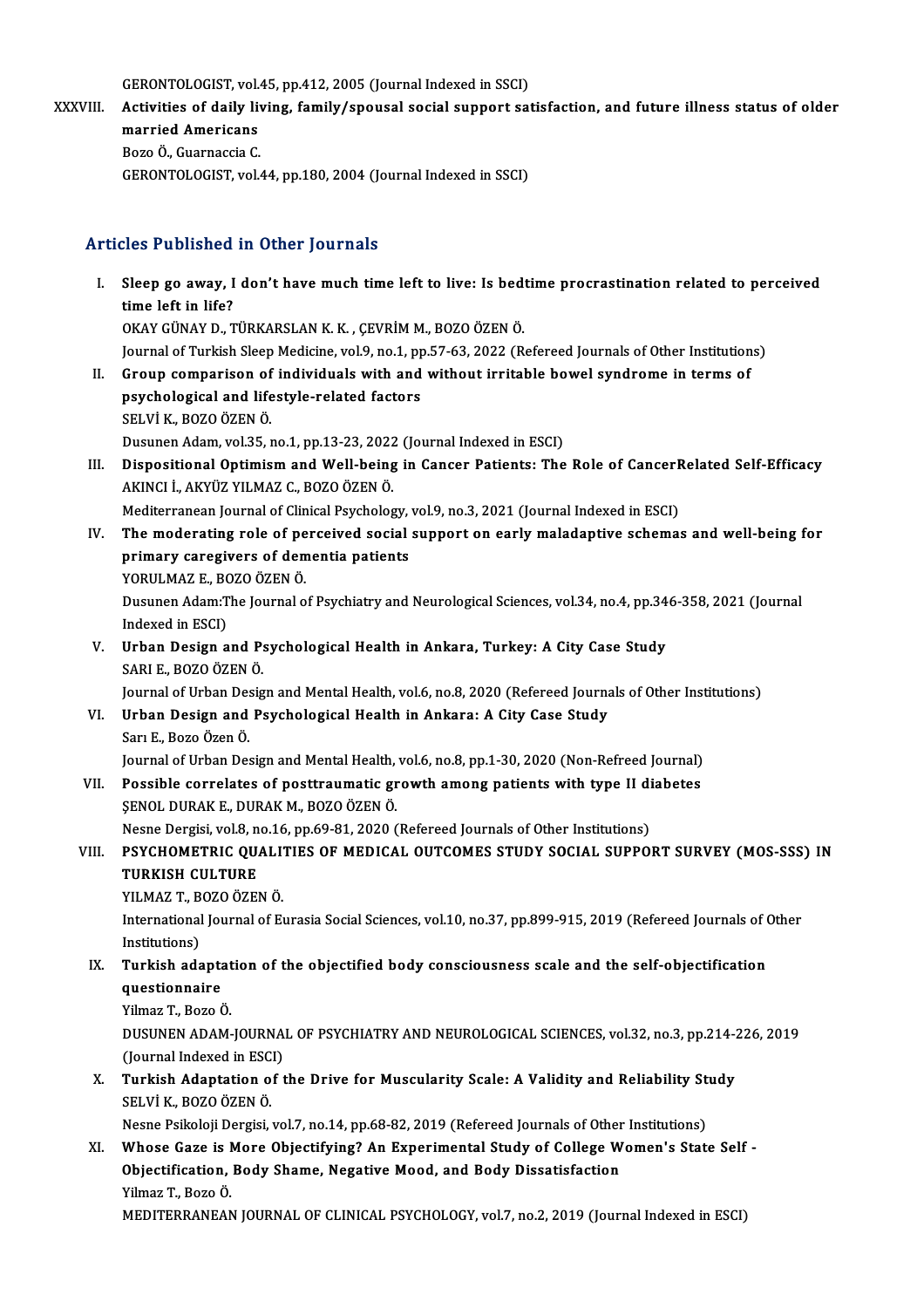| XII.  | Biyopsikososyal Model Çerçevesinde Fibromiyalji ve Depresyon                                        |
|-------|-----------------------------------------------------------------------------------------------------|
|       | DENIZCI NAZLIGÜL M., BOZO Ö.                                                                        |
|       | Türk Psikoloji Yazıları, vol.20, pp.58-72, 2017 (Refereed Journals of Other Institutions)           |
| XIII. | Sosyal Destek Davranışları Ölçeğinin uyarlama güvenilirlik ve geçerlilik çalışması                  |
|       | Ruth Yasemin E, BOZO Ö.                                                                             |
|       | Anatolian Journal of Psychiatry, vol.13, pp.210-215, 2012 (Refereed Journals of Other Institutions) |
| XIV.  | Genç Yetişkin Kadınlarda Zayıflama Haplarına Yönelik Tutumları Ölçen Bir Ölçeğin Geliştirilmesi     |
|       | Cihan B., Bozo Ö.                                                                                   |
|       | Türk Psikoloji Yazıları, vol.15, pp.62-68, 2012 (Other Refereed National Journals)                  |
| XV.   | C Tipi Davranış Ölçeğinin Türkçeye uyarlama güvenilirlik ve geçerlilik çalışması                    |
|       | BOZO Ö., YILMAZ T., BEKAROĞLU E.                                                                    |
|       | Anatolian Journal of Psychiatry, vol.13, pp.145-150, 2012 (Refereed Journals of Other Institutions) |
| XVI.  | Bakıcı İyilik Ölçeği nin uyarlama güvenirlik ve geçerlik çalışması                                  |
|       | Demirtepe Saygılı D., Bozo Ö.                                                                       |
|       | Türk Psikoloji Yazıları, vol.12, pp.28-37, 2009 (Other Refereed National Journals)                  |
| XVII. | Psikonöroimmünoloji                                                                                 |
|       | BOZO Ö.                                                                                             |
|       | Kriz Dergisi, vol.15, pp.21-30, 2007 (Other Refereed National Journals)                             |
|       |                                                                                                     |

## kriz bergisi, vol.15, pp.21<br>Books & Book Chapters ooks & Book Chap<br>I. Sağlık Psikolojisi<br>Bore Ösen Ö

I. Sağlık Psikolojisi<br>Bozo Özen Ö.

S<mark>ağlık Psikolojisi</mark><br>Bozo Özen Ö.<br>in: Klinik Psikoloji: Bilim ve Uygulama, Eskin Mehmet,Günseli Dereboy Çiğdem,Karancı Ayşe Nuray, Editor, Türk<br>Psikologlar Derneği, Ankara, pp.531,535,3030 Bozo Özen Ö.<br>in: Klinik Psikoloji: Bilim ve Uygulama, Eskin Mel<br>Psikologlar Derneği, Ankara, pp.531-535, 2020

# Psikologlar Derneği, Ankara, pp.531-535, 2020<br>Refereed Congress / Symposium Publications in Proceedings

- efereed Congress / Symposium Publications in Proceedings<br>I. A qualitative analysis of psychosocial adjustment process of veteran soldiers with amputation<br>ROZO ÖZEN Ö CÜVENC İ. B. Erel Y. BOZO ÖZENÖ, GÜVENÇİ.<br>BOZOÖZENÖ., GÜVENÇİ.B., Erol Y. A qualitative analysis of psychosocial adjustment process of veteran soldiers with amp<br>BOZO ÖZEN Ö., GÜVENÇ İ. B. , Erol Y.<br>35Th Annual Conference of the European Health Psychology Society, 23 - 27 August 2021, pp.295<br>Pere BOZO ÖZEN Ö., GÜVENÇ İ. B. , Erol Y.<br>35Th Annual Conference of the European Health Psychology Society, 23 - 27 August 2021, pp.295<br>II. Parenthood Motivation: Scale Adaptation and Comparing Fertile and Infertile Pregnan
- 35Th Annual Conference of the E<br>Parenthood Motivation: Scale<br>TÖRENLİ KAYA Z., BOZO ÖZEN Ö.<br>The 32nd International Congress TÖRENLİ KAYA Z., BOZO ÖZEN Ö.<br>The 32nd International Congress of Psychology, Prag, Czech Republic, 18 - 23 July 2021

TÖRENLİ KAYA Z., BOZO ÖZEN Ö.<br>II. The 32nd International Congress of Psychology, Prag, Czech Republic, 18 - 23 July 2021<br>III. The Effects of Psychosocial Factors on Pregnancy Adaptation for ART-Conceived Pregnant Women<br>TÖR The 32nd International Congress<br>The Effects of Psychosocial F<br>TÖRENLİ KAYA Z., BOZO ÖZEN Ö.<br>The 32nd International Congress The Effects of Psychosocial Factors on Pregnancy Adaptation for ART-Conceiv<br>TÖRENLİ KAYA Z., BOZO ÖZEN Ö.<br>The 32nd International Congress of Psychology, Prag, Czech Republic, 18 - 23 July 2021<br>Dess sosial sunnant moderate

- TÖRENLİ KAYA Z., BOZO ÖZEN Ö.<br>The 32nd International Congress of Psychology, Prag, Czech Republic, 18 23 July 2021<br>IV. Does social support moderate the relationship between selfcompassion and medical adherence of<br>Typ The 32nd International Congr<br>Does social support mode<br>Type 2 Diabetes patients?<br>Karatas D. Bage Özen Ö Does social support m<br>Type 2 Diabetes patie<br>Karataş D., Bozo Özen Ö.<br><sup>2</sup> Sosval Bsikoloji Kongr <mark>Type 2 Diabetes patients?</mark><br>Karataş D., Bozo Özen Ö.<br>3. Sosyal Psikoloji Kongresi, İstanbul, Turkey, 20 - 21 December 2019, pp.157<br>Ontimiam, Gangar Patiente'uv Dennessiye Symptoms, and Quality of L
	-

Karataş D., Bozo Özen Ö.<br>3. Sosyal Psikoloji Kongresi, İstanbul, Turkey, 20 - 21 December 2019, pp.157<br>V. Optimism, Cancer Patients'xx Depressive Symptoms, and Quality of Life: Mediating Role of Cancer<br>Related Self-eff **3. Sosyal Psikoloji Kong<br>Optimism, Cancer Pat<br>Related Self-efficacy**<br>AKINCLL AKYÜZ C. PO.

AKINCI İ.,AKYÜZ C.,BOZOÖZENÖ.

33rd Annual Conference of the European Health Psychology Society, Dubrovnik, Croatia, 3 - 07 September 2019

AKINCI İ., AKYÜZ C., BOZO ÖZEN Ö.<br>33rd Annual Conference of the European Health Psychology Society, Dubrovnik, Croatia, 3 - 07 September 2019<br>VI. DOES FUTURE TIME PERSPECTIVE AFFECT BEDTIME PROCRASTINATION? THE MEDIATO MEANING IN LIFE<br>OKAY D., TÜRKARSLAN K. K. , CEVRİM M., BOZO ÖZEN Ö. DOES FUTURE TIME PERSPECTIVE AFFECT BEDTII<br>MEANING IN LIFE<br>OKAY D., TÜRKARSLAN K. K. , ÇEVRİM M., BOZO ÖZEN Ö.<br>16th European Congrees of Beychology 2, . 05 July 2019

16th European Congrees of Psychology, 2 - 05 July 2019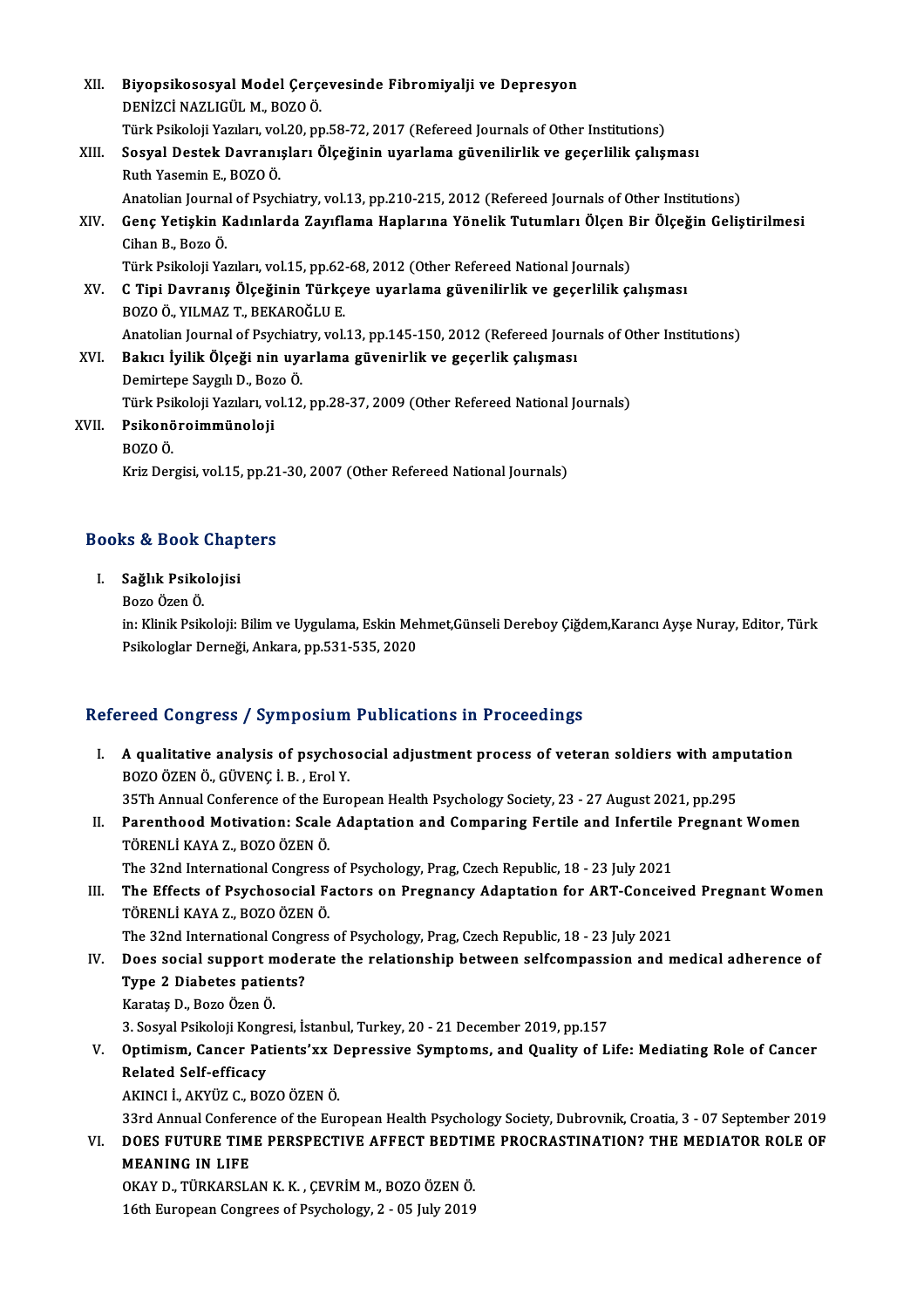| VII.   | Comparison of social support perceptions of caregivers of cancer and dementia patients                                                                                        |
|--------|-------------------------------------------------------------------------------------------------------------------------------------------------------------------------------|
|        | YORULMAZ E., ÇIVGIN U., BOZO ÖZEN Ö.                                                                                                                                          |
|        | 16th European Congrees of Psychology, Moskva, Russia, 2 - 05 July 2019                                                                                                        |
| VIII.  | The predictive roles of early maladaptive schemas, parenting styles, and schema coping processes in                                                                           |
|        | well-being of primary caregivers of dementia patients                                                                                                                         |
|        | YORULMAZ E, BOZO ÖZEN Ö.                                                                                                                                                      |
|        | 16th European Congrees of Psychology, Moskva, Russia, 2 - 05 July 2019                                                                                                        |
| IX.    | A TERROR MANAGEMENT HEALTH MODEL PERSPECTIVE ON TAKING DIET PILLS                                                                                                             |
|        | CİHAN B., BOZO ÖZEN Ö.                                                                                                                                                        |
| X.     | 16th European Congrees of Psychology, Moskva, Russia, 2 - 05 July 2019<br>FOCUS GROUP INTERVIEWS ON EXPERIENCES OF PREGNANT WOMENWHO CONCEIVED VIA ASSISTED                   |
|        |                                                                                                                                                                               |
|        | REPRODUCTIVE TECHNIQUES<br>TÖRENLİ KAYA Z., BOZO ÖZEN Ö.                                                                                                                      |
|        | 16th European Congrees of Psychology, Moskva, Russia, 2 - 05 July 2019                                                                                                        |
| XI.    | Medikal Sonuç Çalışması Sosyal Destek Ölçeği'nin (MSÇ-SDÖ) Türk Kültüründeki Psikometrik                                                                                      |
|        | Özelliklerinin İncelenmesi (Psychometric Qualities of Medical Outcomes Study Social Support Survey                                                                            |
|        | (MOS-SSS) in Turkish Culture)                                                                                                                                                 |
|        | YILMAZ T, BOZO Ö.                                                                                                                                                             |
|        | International Congress of Human Studies, 6 - 09 December 2018, pp.896-907                                                                                                     |
| XII.   | Bir yorumlayıcı fenomenolojik analiz: İnfertilitede anlam yaratma süreçlerini anlamak                                                                                         |
|        | Şimşek Alphan Y., Bozo Ö.                                                                                                                                                     |
|        | 20. Ulusal Psikoloji Kongresi, Ankara, Turkey, 15 - 17 November 2018, vol.0, no.0, pp.209-210                                                                                 |
| XIII.  | Hayat Kısa: Uyanık Kal!                                                                                                                                                       |
|        | Türkarslan K. K., Okay D., Çevrim M., Bozo Ö.                                                                                                                                 |
|        | 20. Ulusal Psikoloji Kongresi, Ankara, Turkey, 15 - 17 November 2018, vol.0, no.0, pp.231-232                                                                                 |
| XIV.   | The roles of emotional expressiveness and social support on depression and anxiety levels of                                                                                  |
|        | caregivers of cancer's patients.                                                                                                                                              |
|        | YORULMAZ E, ÇIVGIN U, BOZO Ö.                                                                                                                                                 |
|        | 15th European Congress of Psychology, Amsterdam, Netherlands, 11 - 14 July 2017, pp.124                                                                                       |
| XV.    | Predictors of Depression among Turkish Fibromyalgia Patients                                                                                                                  |
|        | DENİZCİ NAZLIGÜL M., BOZO Ö.                                                                                                                                                  |
|        | 15th European Congress of Psychology, Amsterdam, Netherlands, 11 - 14 July 2017                                                                                               |
| XVI.   | How to Express Emotions: A Psychoeducational Group Therapy for Migraine Patients                                                                                              |
|        | Kaya Kurtman P., BOZO Ö.                                                                                                                                                      |
|        | 15th European Congress of Psychology, Amsterdam, Netherlands, 11 - 14 July 2017                                                                                               |
| XVII.  | Autotelic Personality and Psychological Growth Initiative: Mediatory Role of Flow Proneness                                                                                   |
|        | YARAR O.F., BOZO Ö.                                                                                                                                                           |
|        | 15th European Congress of Psychology, Amsterdam, Netherlands, 11 - 14 July 2017                                                                                               |
| XVIII. | The Mediating Role of Coping Strategies in the Relation between Self-Efficacy and Quality of Life of                                                                          |
|        | <b>Cancer Patients</b>                                                                                                                                                        |
|        | AKYÜZ C, AKINCI İ, BOZO Ö.                                                                                                                                                    |
|        | 15th European Congress of Psychology, Amsterdam, Netherlands, 11 - 14 July 2017                                                                                               |
| XIX.   | Demans Hastasına Temel Bakım Veren Bireylerde Algılanan Sosyal Desteğin Erken Dönem Uyumsuz                                                                                   |
|        | Şemaların Ebeveynlik Stillerinin ve Şema Baş Etme Biçimlerinin Tükenmişlik Seviyeleri Üzerindeki                                                                              |
|        | Yordayıcı Rolü                                                                                                                                                                |
|        | YORULMAZ E, BOZO Ö.                                                                                                                                                           |
| XX.    | 19. Ulusal Psikoloji Kongresi, İzmir, Turkey, 5 - 07 September 2016, pp.74<br>The Predictive Roles of Perceived Social Support Early Maladaptive Schemas Parenting Styles and |
|        | Schema Coping Processes in Depression Levels of Primary Caregivers of Dementia Patients                                                                                       |
|        | YORULMAZ E, BOZO Ö.                                                                                                                                                           |
|        | 37th Annual Conference of STAR: The Stress and Anxiety Research Society, Zagrep, Croatia, 6 - 08 July 2016, pp.43                                                             |
|        |                                                                                                                                                                               |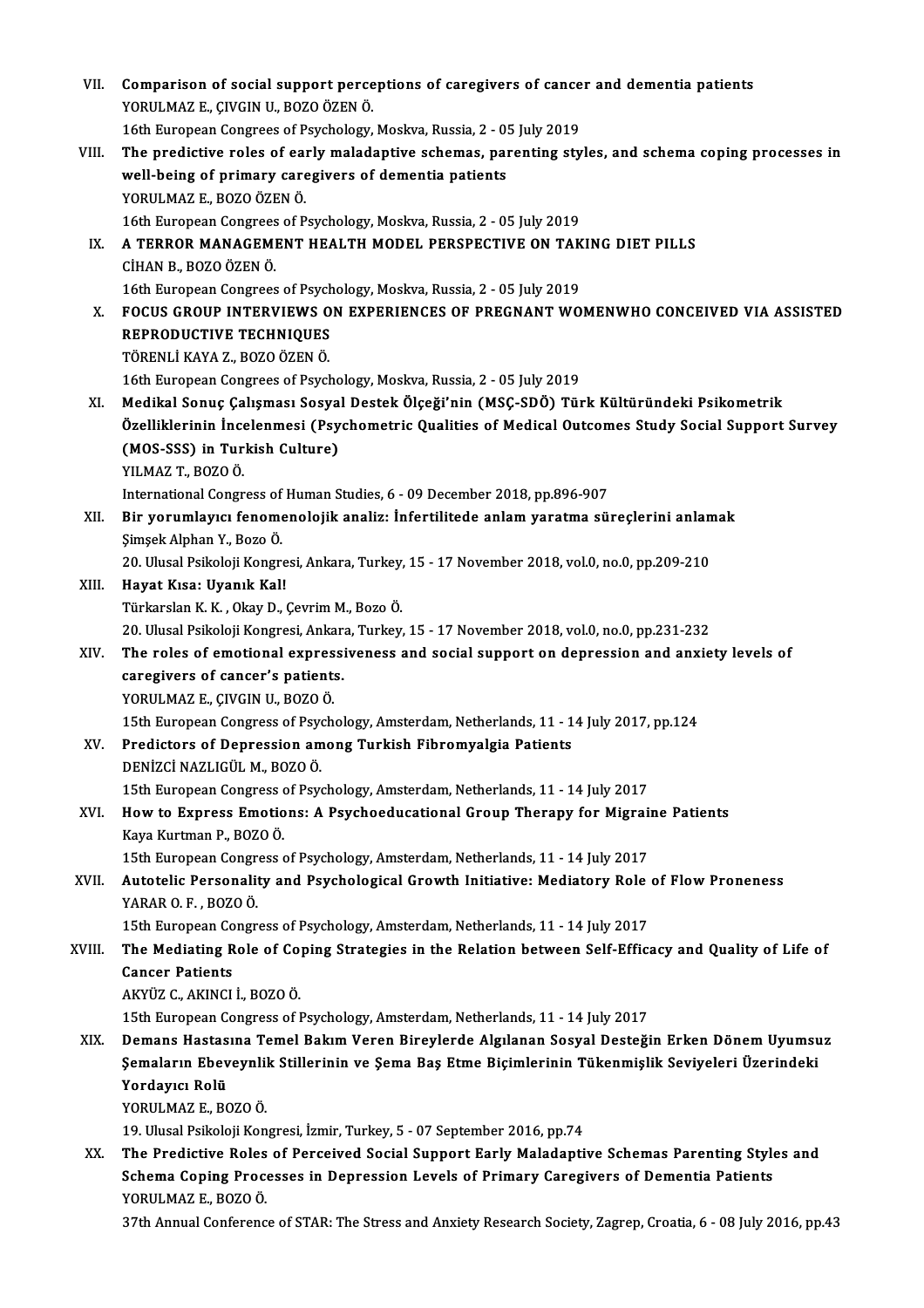XXI. Autotelic Personality Associations with Psychological Well being YARARO.F. ,BOZOÖ. 8th European Conference on Positive Psychology, Angers, France, 28 June - 01 July 2016, pp.240-241 YARAR O. F. , BOZO Ö.<br>8th European Conference on Positive Psychology, Angers, France, 28 June - 01 July 2016, pp.240-241<br>XXII. The Factor Structure Reliability and Validity Study of the Turkish Version of the Existential<br>L 8th European Conference on<br>The Factor Structure Relia<br>Loneliness Questionnaire<br>PULUT P-P-POZOÖ Loneliness Questionnaire<br>BULUT B. P., BOZOÖ. Loneliness Questionnaire<br>BULUT B. P. , BOZO Ö.<br>14th European Congress of Psychology, 7 - 10 July 2015<br>The Mederator Pole of Perseived Social Sunnert e BULUT B. P. , BOZO Ö.<br>14th European Congress of Psychology, 7 - 10 July 2015<br>XXIII. The Moderator Role of Perceived Social Support on Type C Behaviors and Psychological Well Being<br>in the Conegivers of Preest Conser Patient 14th European Congress of Psychology, 7 - 10 Jul<br>The Moderator Role of Perceived Social Sup<br>in the Caregivers of Breast Cancer Patients<br>POZO Ö AVRANCLE CIVCIN U The Moderator Role of Perc<br>in the Caregivers of Breast (<br>BOZO Ö., AYRANCI E., ÇIVGIN U.<br>14th Euroneen Congress of Bev in the Caregivers of Breast Cancer Patients<br>BOZO Ö., AYRANCI E., ÇIVGIN U.<br>14th European Congress of Psychology, 7 - 10 July 2015<br>A validity and reliability study of the Turkish versi BOZO Ö., AYRANCI E., ÇIVGIN U.<br>14th European Congress of Psychology, 7 - 10 July 2015<br>XXIV. A validity and reliability study of the Turkish version of Cancer Behavior Inventory<br>AKINCI İ., AKYÜZ C., BOZO Ö. 14th European Congress of I<br>A validity and reliability s<br>AKINCI İ., AKYÜZ C., BOZO Ö.<br>14th European Congress of I

14th European Congress of Psychology, 7 - 10 July 2015

# 14th European Congress or Psyc<br>Episodes in the Encyclopedia

- pisodes in the Enc<br>I. Sağlık Psikolojisi<br>Bara Ösan Ö I. Sağlık Psikolojisi<br>Bozo Özen Ö. Sağlık Psikolojisi<br>Bozo Özen Ö.<br>TÜBITAK Yayınları, pp.8, 2021<br>Strec
- II. Stres<br>Bozo Özen Ö. TÜBITAK Yay<br><mark>Stres</mark><br>Bozo Özen Ö.<br>Tüpıta*v* Yay TÜBITAK Yayınları, pp.162, 2021

#### Supported Projects

CANEL CINARBAS D., BOZOÖ., Project Supported by Higher Education Institutions, BECK DEPRESYON ENVANTERİ II'NİN TUPPOT CON TTOJOCES<br>CANEL ÇINARBAŞ D., BOZO Ö., Project Supported by Higher Education Institutions, B<br>TÜRKİYE ÖRNEKLEMİNDE GEÇERLİK VE GÜVENİRLİK ÇALIŞMASI, 2017 - Continues<br>BOZO ÖZEN Ö. TURITAK Project, TÜRİTAK SORAÇ 1991 CANEL ÇINARBAŞ D., BOZO Ö., Project Supported by Higher Education Institution<br>TÜRKİYE ÖRNEKLEMİNDE GEÇERLİK VE GÜVENİRLİK ÇALIŞMASI, 2017 - Cor<br>BOZO ÖZEN Ö., TUBITAK Project, TÜBİTAK SOBAG 1001 Projesi, 2013 - 2014<br>BOZO ÖZ TÜRKİYE ÖRNEKLEMİNDE GEÇERLİK VE GÜVENİRLİK ÇALIŞMASI, 2017 - Continues<br>BOZO ÖZEN Ö., TUBITAK Project, TÜBİTAK SOBAG 1001 Projesi, 2013 - 2014<br>BOZO ÖZEN Ö., TUBITAK Project, TÜBİTAK 1001 Bilimsel ve Teknolojik Araştırma Pr BOZO ÖZEN Ö., TUBITAK Project, TÜBİTAK SOBAG 1001 Projesi, 2013 - 2014<br>BOZO ÖZEN Ö., TUBITAK Project, TÜBİTAK 1001 Bilimsel ve Teknolojik Araştırr<br>BOZO ÖZEN Ö., TUBITAK Project, TÜBİTAK Hızlı Destek Programı, 2012 - 2013 BOZO ÖZEN Ö., TUBITAK Project, TÜBİTAK Hızlı Destek Programı, 2012 - 2013<br>Activities in Scientific Journals

Türk Psikoloji Dergisi, First Editor, 2016 - Continues Ayna Klinik Psikoloji Dergisi, Evaluation Committee Member, 2014 - Continues Anadolu Psikiyatri Dergisi-Anatolian Journal Of Psychiatry, Publication Committee Member, 2012 - Continues

# Anadolu Psikiyatri Dergisi-Anatollah journal ol Psychiatry, Publi<br>Memberships / Tasks in Scientific Organizations

Memberships / Tasks in Scientific Organization<br>Türk Psikologlar Derneği, Member, 1999 - Continues, Turkey<br>Türk Psikologlar Derneği Psikoleji Programları Areditesyon P Türk Psikologlar Derneği, Member, 1999 - Continues, Turkey<br>Türk Psikologlar Derneği, Member, 1999 - Continues, Turkey<br>Türk Psikologlar Derneği Psikoloji Programları Areditasyon Birimi Değerlendirme Takımı, Member of Adviso Türk Psikologlar Derı<br>Türk Psikologlar Derı<br>2020 - 2020, Turkey

# 2020 - 2020, Turkey<br>Scientific Refereeing

TUBITAK Project, 1001 - Program for Supporting Scientific and Technological Research Projects, Middle East Technical